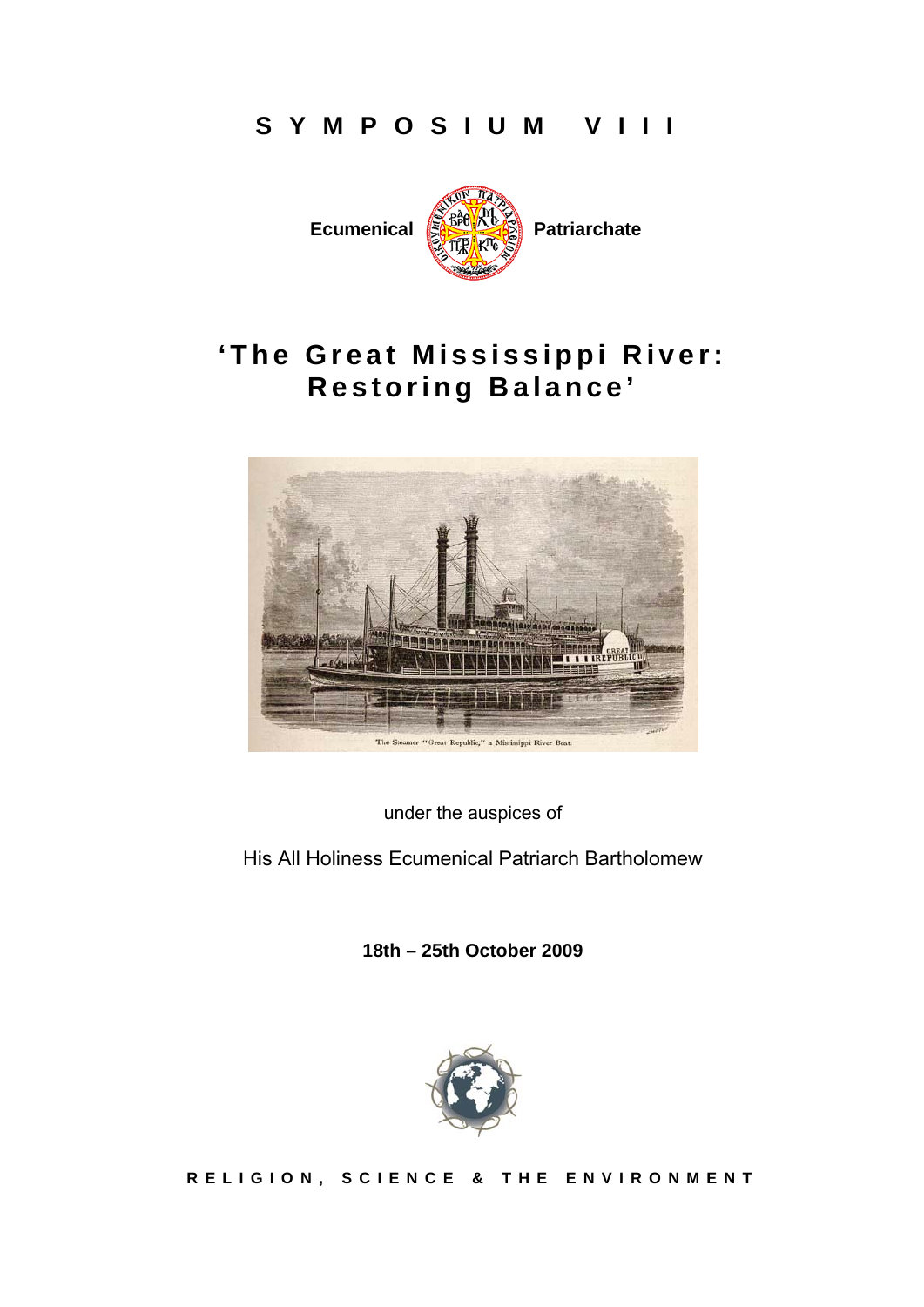**… "One cannot tame that lawless stream, cannot curb it or confine it, cannot say to it 'go here', or 'go there', and make it obey; cannot save a shore which it has sentenced; cannot bar its path with an obstruction which it will not tear down, dance over, and laugh at."** 

**Mark Twain**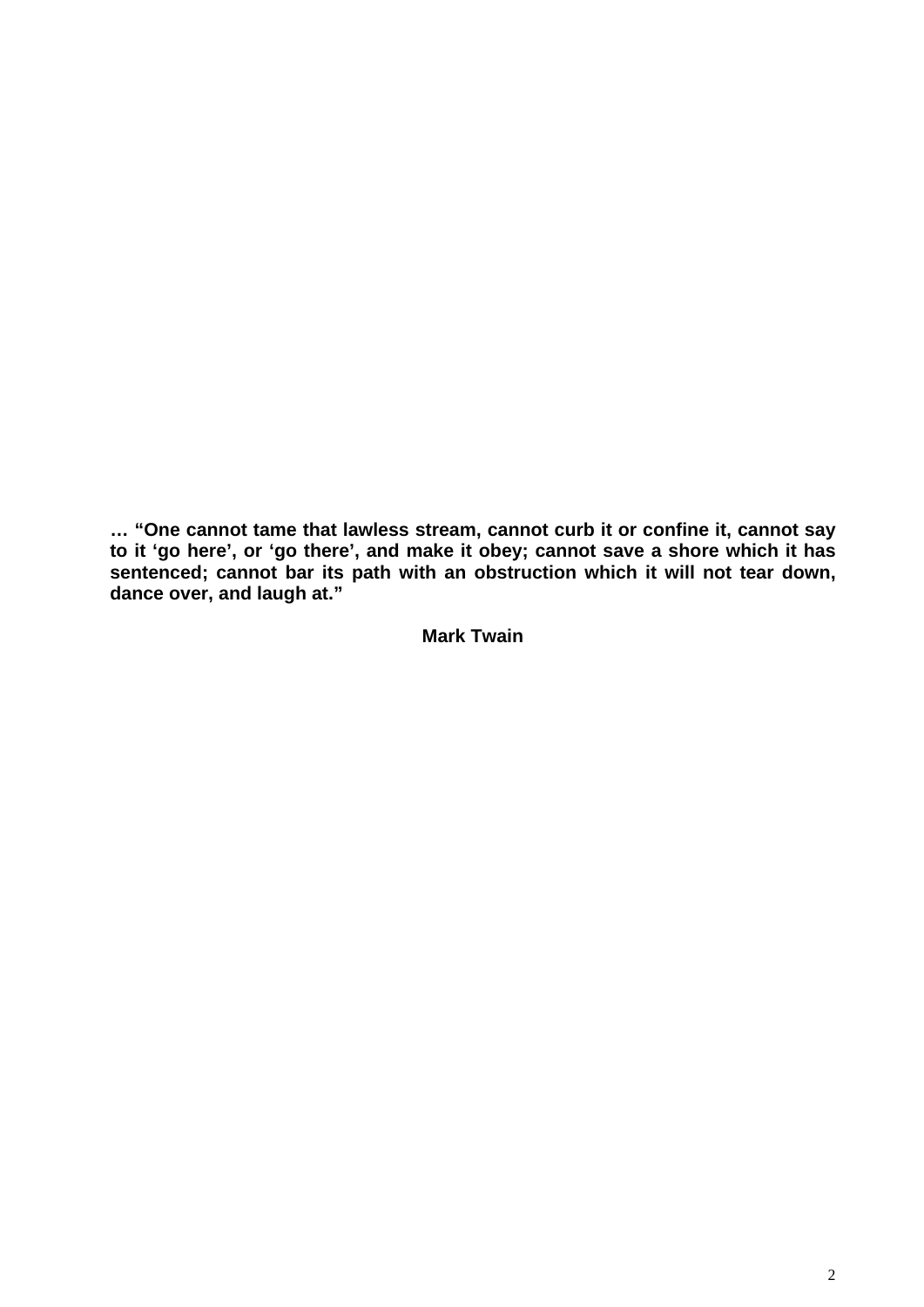# **CONTENTS**

#### **1. Religion, Science and the Environment**

- **a. Introduction**
- **b. Past Symposia**
- **c. The Symposium Process**
- **d. Outcomes**

#### **2. Symposium VIII: The Great Mississippi River: Restoring Balance**

- **a. Summary**
- **b. The Mississippi River**
- **c. Proposed Itinerary**
- **d. Proposed Programme**
- **e. Religious and Scientific Committee**

#### **3. Participants**

- **a. List of proposed invitees**
- **b. Sample of proposed media invitees**
- **c. Participants in past Symposia**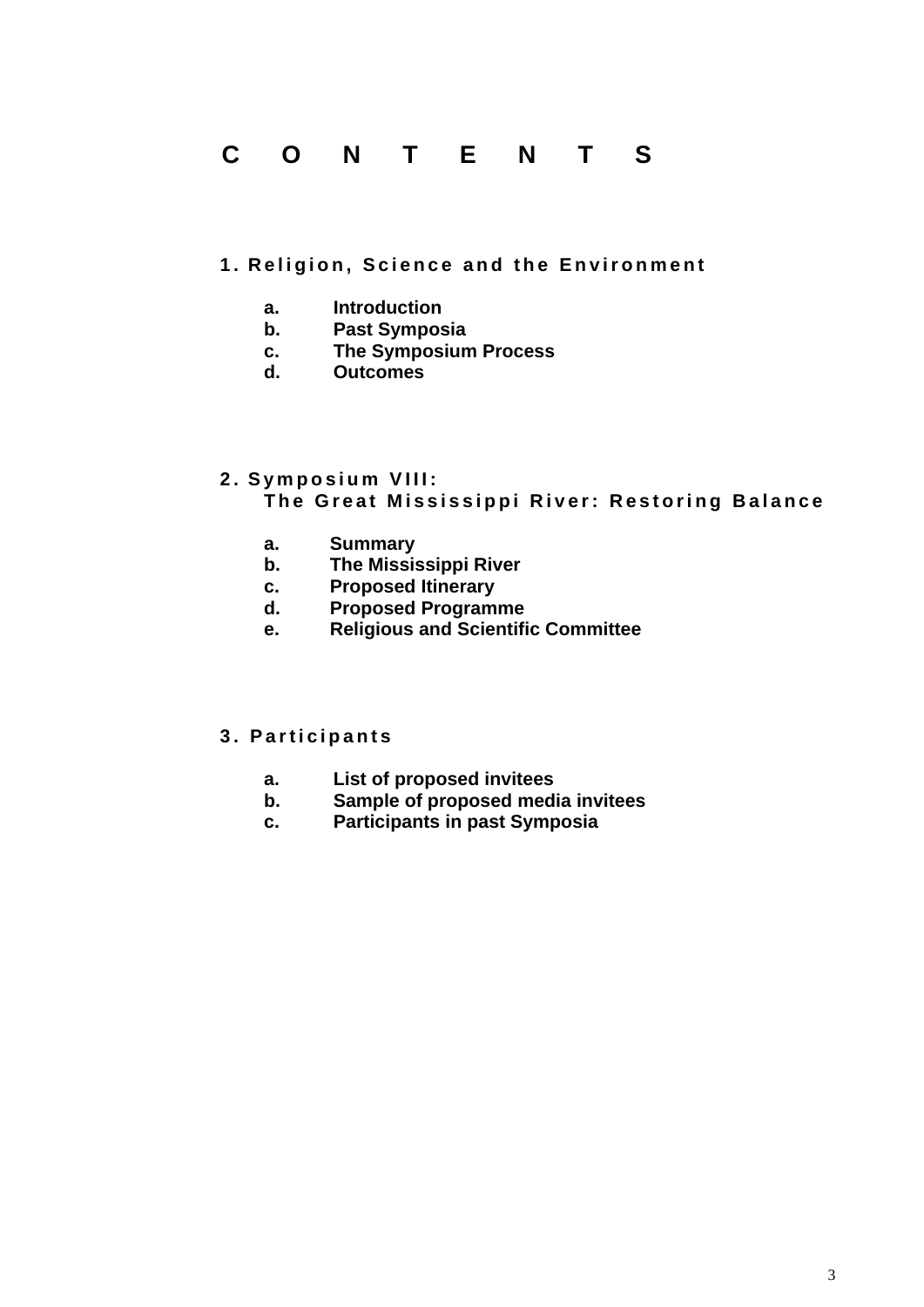# 1. RELIGION, SCIENCE & THE ENVIRONMENT

## **a. Introduction**

Of the world's greatest rivers, the Mississippi is among those which have fallen most completely under human domination. With a total length of 3778 kilometres (2348 miles) and the third largest drainage basin on earth – exceeded only by the Amazon and the Congo – it flows through ten states of the USA and carries no less than 15 per cent of the nation's freight. Without the natural barriers of major falls, gorges or rapids, the Mississippi has always been navigable throughout its length, from the Ohio River in the north down to New Orleans and its delta-outfall into the Gulf of Mexico.

From the launch of the first steamship on the river in 1811, the river has been continuously dredged, embanked and straightened, culminating in an enormous programme of building levees to contain its floods which drained many of its wetlands, and has blocked the growth of its delta. A chain of cities along its length has discharged domestic and industrial waste into the Mississippi for nearly two centuries. Its waters made possible the giant agricultural expansion of 19th-century America and transported its produce downstream: wheat from the north, cotton and maize from the south. More recently, oil and gas exploitation has eaten into the Delta, while the run-off of artificial fertilisers and pesticides from upstream agriculture is poisoning the marine ecology of the Gulf of Mexico, creating the world's largest 'dead zone'.

 A river of this size is profoundly influential in the global environment. Its potential contribution to climate change is less than that of the Amazon, the Congo or the shrinking Greenland ice-cap. But the impact of global climate change on the Mississippi system may be enormous. Its waters depend on North American rains, which in turn are linked to the health of the Amazon forest cover. The increase in devastating hurricanes striking its Delta region seems, on growing evidence, to be linked to sea evaporation caused by weather change – again, deriving from the shrinking of the Amazonian forests. The predicted rise in sea levels as the ice-caps melt threatens to submerge its low-lying Delta and its down-river or coastal cities – including New Orleans.

But the fate of the Mississippi waters is more than one aspect of global warming. It is also, very acutely, an ethical crisis. The exploitation of the great river - its pollution, the confinements of its course and the draining of its wetlands – is starting to produce serious human and environmental consequences.

The Mississippi is a challenge to human responsibility for the environment.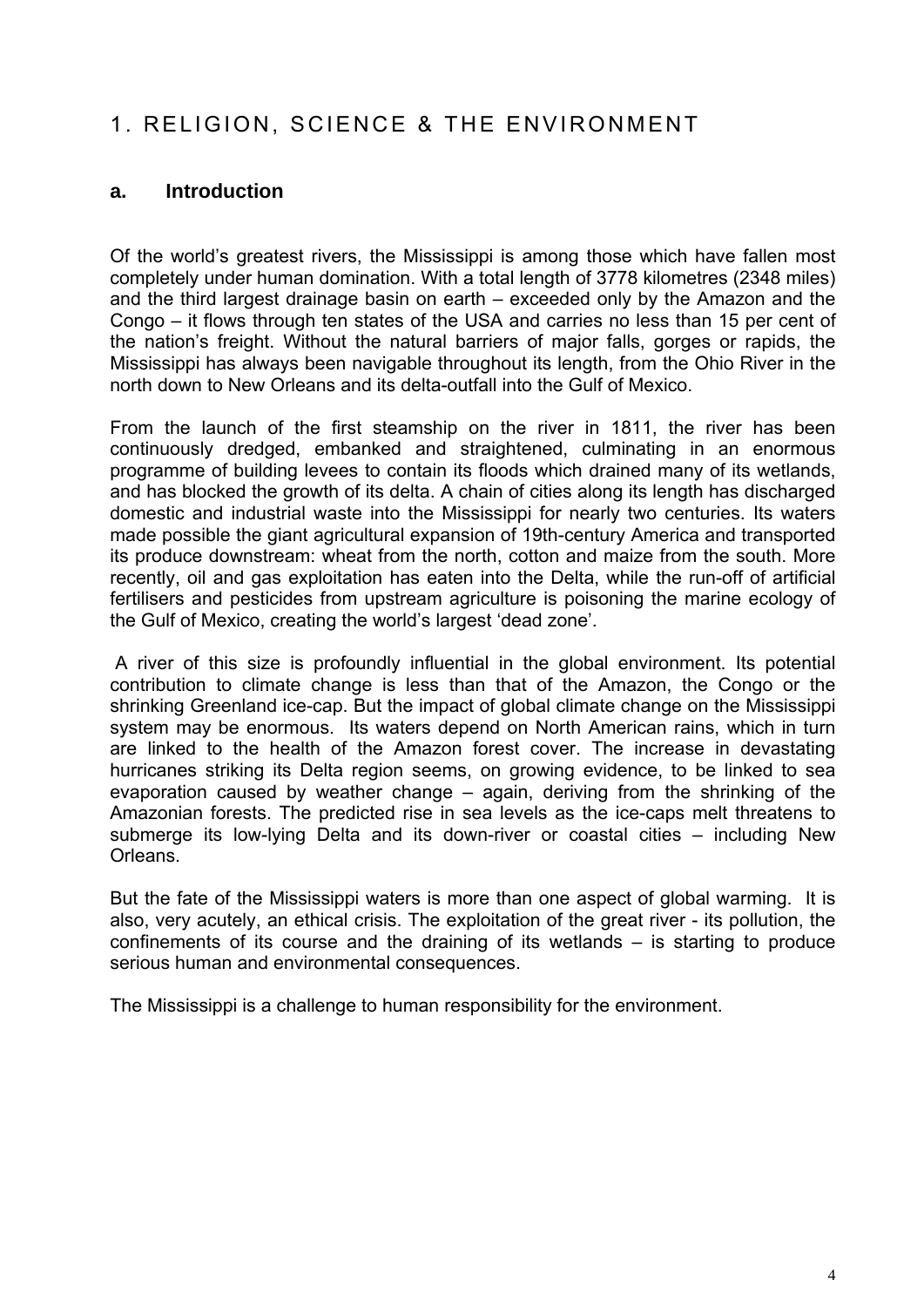## **b. Past Symposia**

Since 1995, RSE has convened seven symposia to study the fate of the world's waters which cover seven-tenths of our planet's surface. These assemblies of scientists, environmentalists, policy-makers and representatives of the world's main religious faiths have established a vibrant environmental ethics movement.

In September 1995, *Symposium I: Revelation & the Environment A.D. 95-1995,* was convened under the auspices of His All Holiness Ecumenical Patriarch Bartholomew and His Royal Highness Prince Philip, Duke of Edinburgh, on the occasion of the 1900<sup>th</sup> anniversary of St John's 'Book of Revelation'. Travelling through the Aegean Sea, this first Symposium identified the degeneration of the world's waters as potentially a new apocalypse confronting mankind and requiring the creation of a common language for scientific and theological thought to overcome centuries of misunderstandings.

*Symposium II: The Black Sea in Crisis*, held in September 1997 under the joint auspices of His All Holiness Ecumenical Patriarch Bartholomew and His Excellency Mr Jacques Santer, President of the European Commission, undertook a concrete case study. Participants voyaged around the Black Sea, visiting all its six countries and engaging in intensive debate about the decline of the marine ecosystem and the role of religion, science and politics to reverse this. Important initiatives which resulted on religious, scientific and governmental levels included commitments from international financial institutions, greater regional cooperation among governments and nongovernmental organisations, as well as the creation of environmental education and training projects in the region. It became evident that no solution to the Black Sea's ecological collapse could be found without addressing the degradation of the great rivers that drain into it and the environmental challenges faced by their riparian countries.

*Symposium III: River of Life: Down the Danube to the Black Sea* was held in October 1999, and gathered international and Danube region leaders in the fields of religion, science, environmental policy, politics and media to travel the length of the Danube River – from Passau, Germany to its delta on the Black Sea – and explore the common ground between pragmatic environmental issues and the spiritual dimensions of nature. Travelling down one of Europe's great rivers, the Symposium focused attention on the impacts of war, urban development, industrialisation, shipping and agriculture. As was the case with the two prior symposia, Symposium III generated strong international media attention and has inspired new initiatives in the region.

*Symposium IV: The Adriatic Sea: A Sea at Risk, A Unity of Purpose* in 2002 addressed the ethical aspects of the environmental crisis. The environment is not just an object of study or an area of managerial concern. It is a space where millions of people live and share the responsibility of an extraordinary heritage. The need to cultivate ecological values and foster the emergence of the ecological consciousness of humanity is becoming more and more urgent. In the course of this Symposium, ideas were proposed as to how religion can inspire humanity towards an ecological ethos.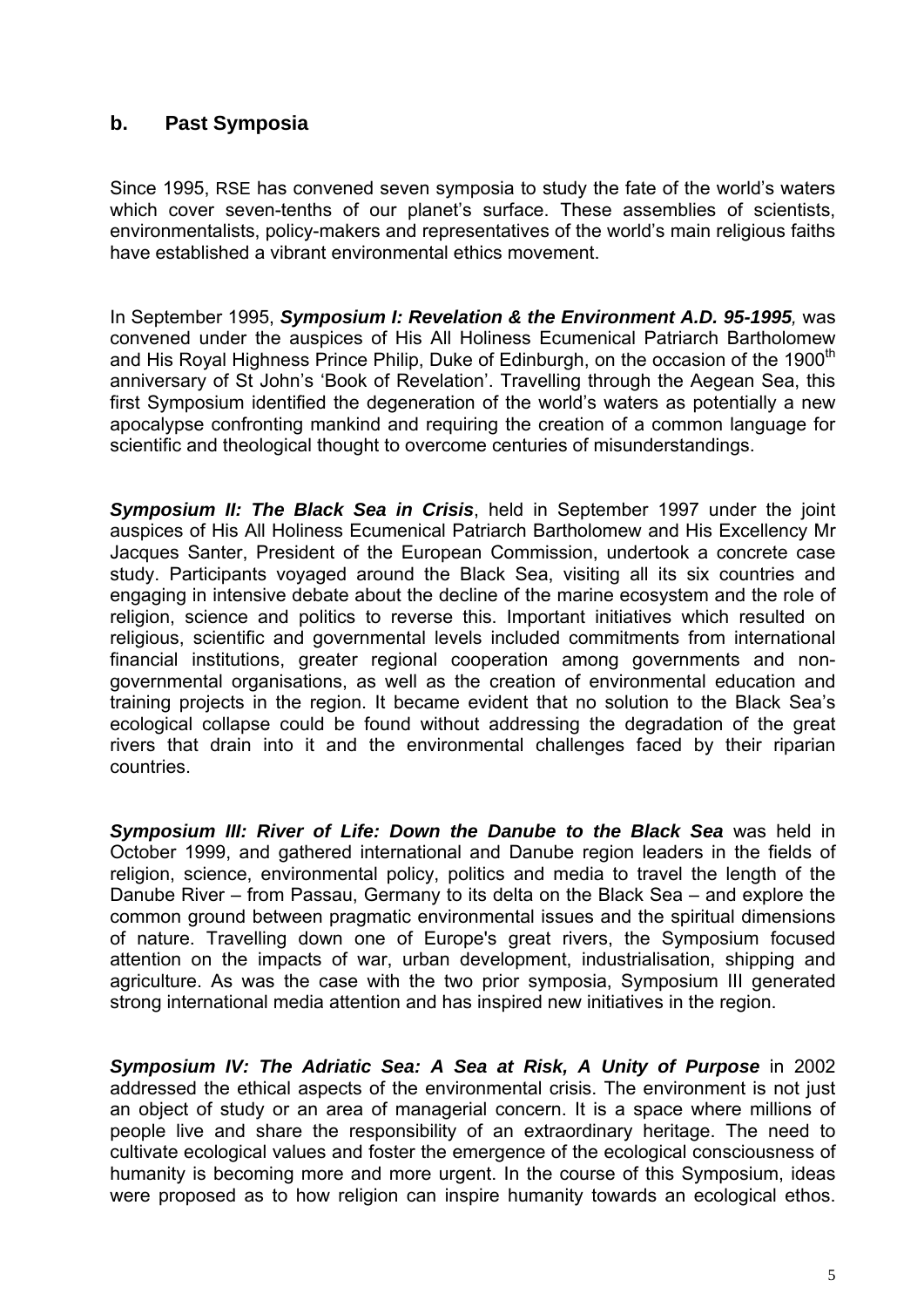The six countries of the Adriatic include a wealthy Member State of the EU and some of the poorest countries in Europe, with problems ranging from those of an advanced industrial economy to those of countries in transition and in recovery from recent wars. At the head of the Adriatic lie Ravenna and Venice, potent symbols of human culture and achievements which now have to defend their disrupted ecosystems. The Symposium culminated in Ecumenical Patriarch Bartholomew and Pope John Paul II jointly signing the Venice Declaration for the Environment.

*Symposium V: The Baltic Sea: A Common Heritage, A Shared Responsibility.* In 2003 the Symposium turned to an almost entirely enclosed, extremely fragile water body. The Baltic Sea borders on, and receives pollution from, nine countries that have widely disparate natural resources, economies, social structures and mores. The end of the Cold War has allowed the regeneration of political, economic, social, cultural and religious ties within the region. The Symposium called attention to the problems of the Baltic Sea and their causes and further promoted the dialogue between religion and science encouraged by previous symposia. It generated practical initiatives supporting on-going efforts to protect the Baltic Sea and the application of lessons learned from other environmentally-threatened parts of the world.

**Symposium VI: The Amazon, Source of Life** was an eight-day event in 2006 which began in Manaus, the capital of the State of Amazonas in Brazil, and travelled up the river in ten boats visiting various environmental sites, giving the delegates a unique opportunity to examine the Amazon's conditions. The Symposium visited Brazil and the magnificent Amazon Basin not with preconceived answers and solutions, but in solemn recognition of humanity's concern for the future. The aim once again was to develop ethical codes for environmental action and policy. Over 200 religious leaders, scientists, environmentalists, and government officials from Brazil and around the world, gathered together on the Amazon to examine environmental challenges and ethical issues relating to the protection of nature. Throughout the voyage, international and regional delegates discussed topics ranging from environmental ethics to specific issues such as deforestation and biodiversity loss, the introduction of genetically modified organisms into Amazon ecosystems, the rights and struggles of indigenous and traditional peoples and the Amazon's ongoing impact on global climate change.

*Symposium VII: The Arctic: Mirror of Life* took place in September 2007. The silent majesty of the Arctic contrasted with the colourful exuberance of the Brazilian rainforest. And yet this journey revealed that even here the Amazon was making its environmental impact. The Symposium visited places where the melting ice has already wreaked change: those resilient communities who form the northernmost settlements in the world. Finally, we encountered the towering edge of the ice-mass itself, still vast but retreating year by year towards the Pole. There the assembled leaders of different faiths and disciplines joined in a prayer for the planet, asking that their polar pilgrimage be joined in spirit by all who care about the future of mankind, be they in Manaus or Moscow, Borneo or Beijing, Innsbruck or Ottawa. We know about 'tipping points', and yet we ignore the warnings now written across the top of the world. It is our nemesis that bubbles up from the melting permafrost in methane release. It is our whole planet that is at risk from the melting glaciers of Greenland. It is our future that is threatened by the loss of the precious reflective whiteness of the Arctic ice.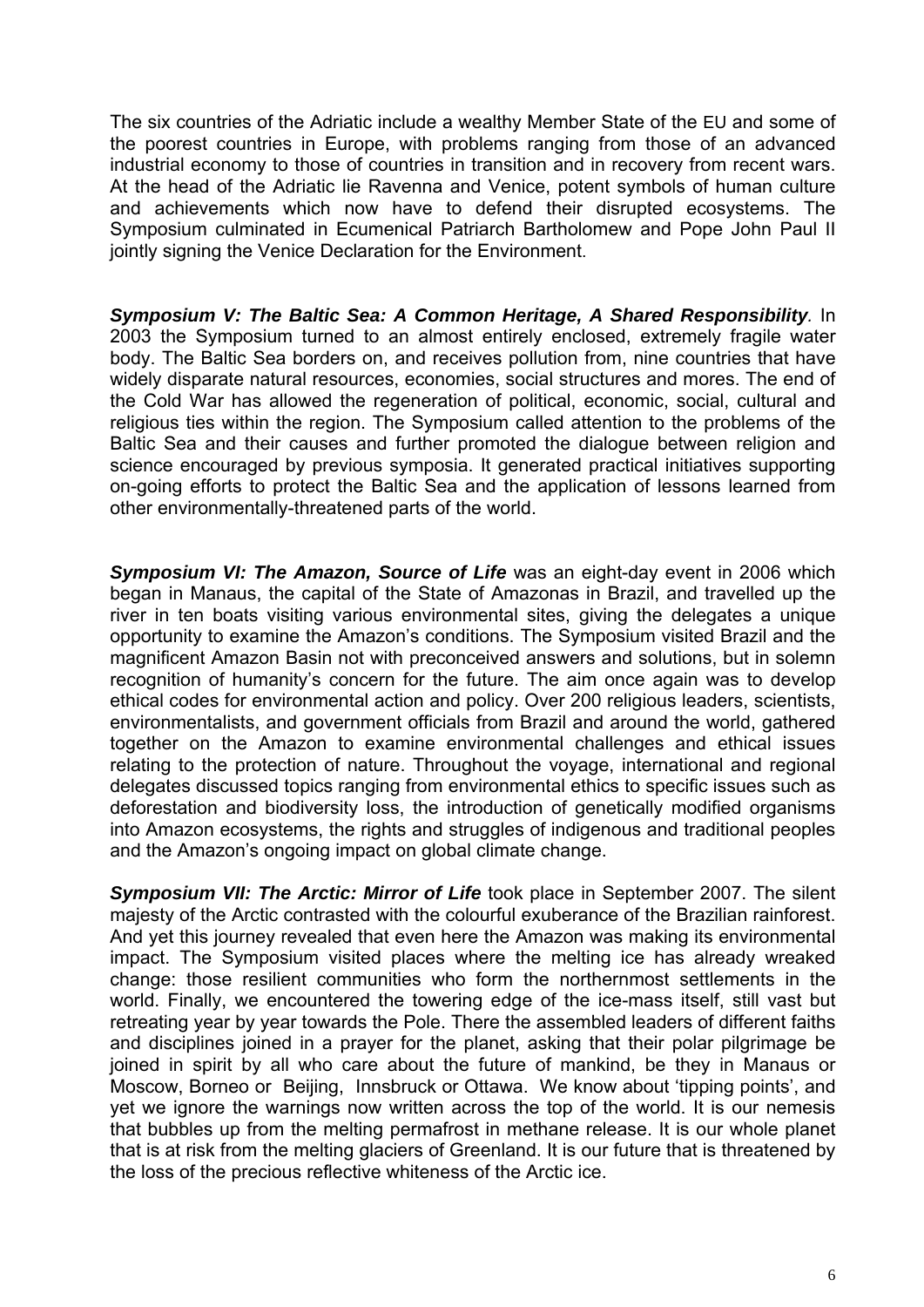### **c. The Symposium Process**

Underlying RSE's strategies is a core belief that the analytical tools of science and the spiritual messages of religion must work in harmony if the earth's environment is to be safeguarded. The symposia take place afloat, bringing participants – international and regional religious leaders, scientists, environmentalists, policy makers, media representatives and other prominent figures in politics and business – directly to endangered bodies of water.

Policy and planning for the symposia are developed by the Religious and Scientific Committee composed of senior international figures from religion and science, under the chairmanship of The Most Revd Metropolitan John of Pergamon. Representatives from countries relevant to each Symposium are also part of the organising committee. Previous symposia have been attended by heads of state, environmental ministers, ministers of economic affairs and prominent intellectual figures.

Symposia participants live and work together over the course of intensive meetings in a number of forums, including formal plenary and informal briefing sessions. During these sessions, speakers present their views on various environmental and ethical themes involving the body of water on which the Symposium is focused. In addition, and equally significant, participants visit sites of key environmental importance, where they are able to discuss specific issues with local experts.

One of the key aims of the symposia is to enable its participants to bond together and develop networks that will serve as bases for future action. To facilitate this interaction, RSE convenes workshop sessions throughout the symposia that are designed to engage participants in dialogues about the body of water under study, its environmental needs, and the resources and actions that might be brought to bear in the years ahead. These workshops draw on the enormous diversity of skills and experiences offered by symposia participants and have yielded a variety of valuable proposals for continued action.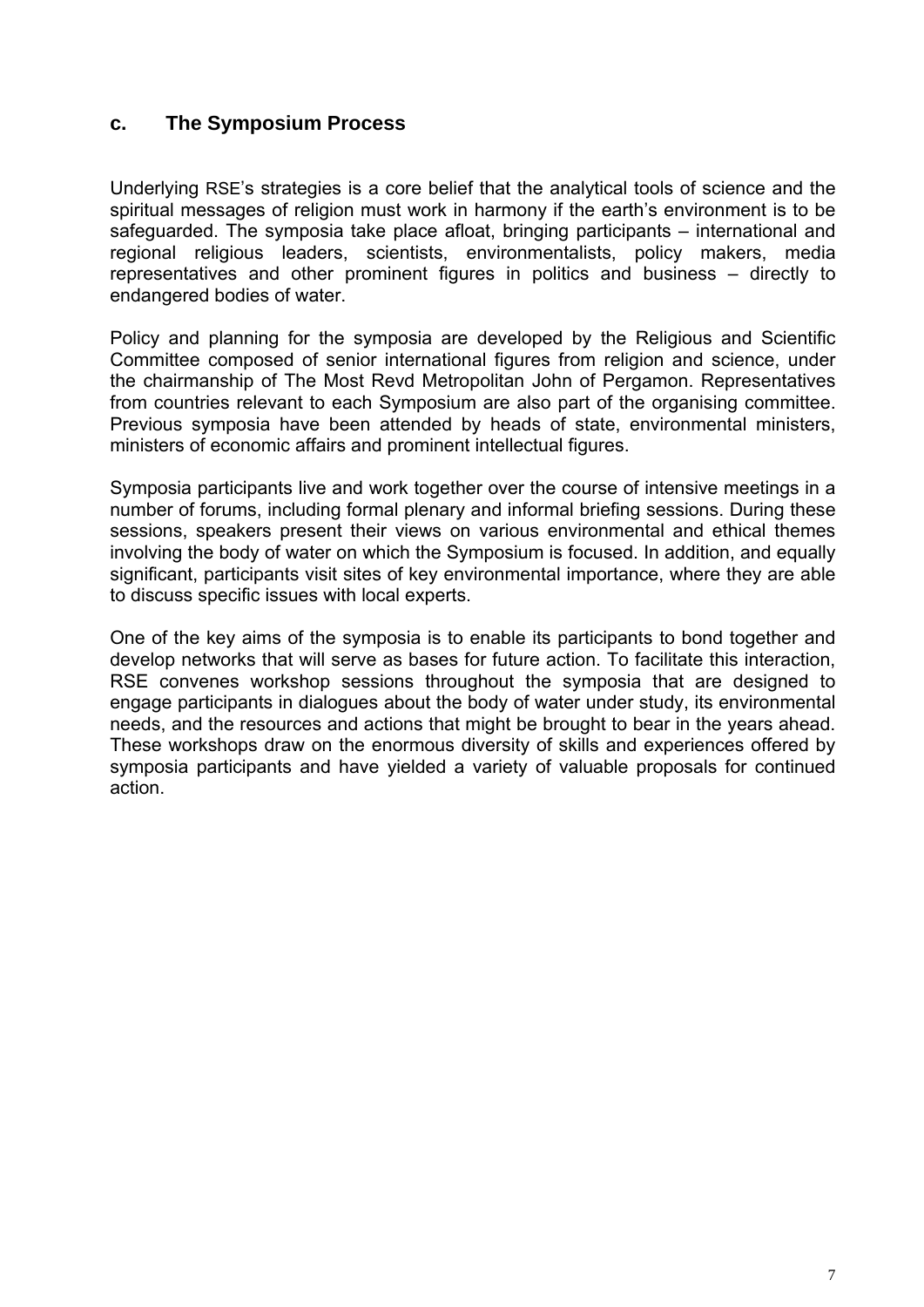## **d. Outcomes**

Many of the benefits of bringing together representatives of various professions are intangible and derive from the new bonds and working relationships established during the course of the symposia. A number of significant outcomes, however, have resulted directly from prior symposia.

### **1. Communications**

An integral part of the symposia is the participation of international and regional journalists. In addition to providing an important critical perspective on the issues raised by the symposia, media participation enables the various messages to reach a broad audience.

The Symposia have been the subject of extensive media coverage:

- Hundreds of articles have appeared in **print media**, amongst others The Financial Times; The Economist; The New York Times; The International Herald Tribune; The Guardian; The Observer; newspapers subscribing to the Associated Press, Agence France Presse, DPA, and the Catholic News Service; and scores of major and local newspapers and periodicals.
- Many major **television and radio** stations have covered the symposia during their visits to the various countries, creating special programmes or segments on e.g. The BBC World Service, Al Jazeera (English & Arabic), CNN Türk, ERT Greece, ORF Austria, Bulgaria National Television, TV GLOBO, Vatican TV & Radio, SKAI Greece. Two documentary crews from Canada, two Greek television stations, the Vatican Television station and crews shooting environmental documentaries have all travelled with the symposia. Television stations subscribing to the European Broadcast Union (EBU) throughout Europe, and their affiliates around the world, have used video news releases that were produced by RSE during the symposia.
- The Religion, Science and the Environment **website** is: **www.rsesymposia.org**

### **2. Programmatic Developments**

In addition to communicating to a wider audience the issues related to protecting and improving the environment, the symposia have enabled the formation of new strategic partnerships and the strengthening of existing ones. These partnerships have provided the basis for broadened environmental protection activity. These include seeding networks of concerned people around seas or along rivers – school pupils, teachers, journalists, theological students – who establish and maintain contact in campaigns to spread awareness of the plight of their waters.

The symposia introduce new ideas and provide broadened horizons for consideration of the many different areas of work and interest. They also offer the opportunity for participants to establish an efficient networking scheme that enables new ideas, collaborations and projects to emerge. Another facet of the symposia is the direct setting of the discussed issues in their physical and cultural context, through special visits and the involvement of the local community. The spiritual message carried by the religious leaders taking part has provided enduring inspiration and encouragement in the valuable work of environmental preservation.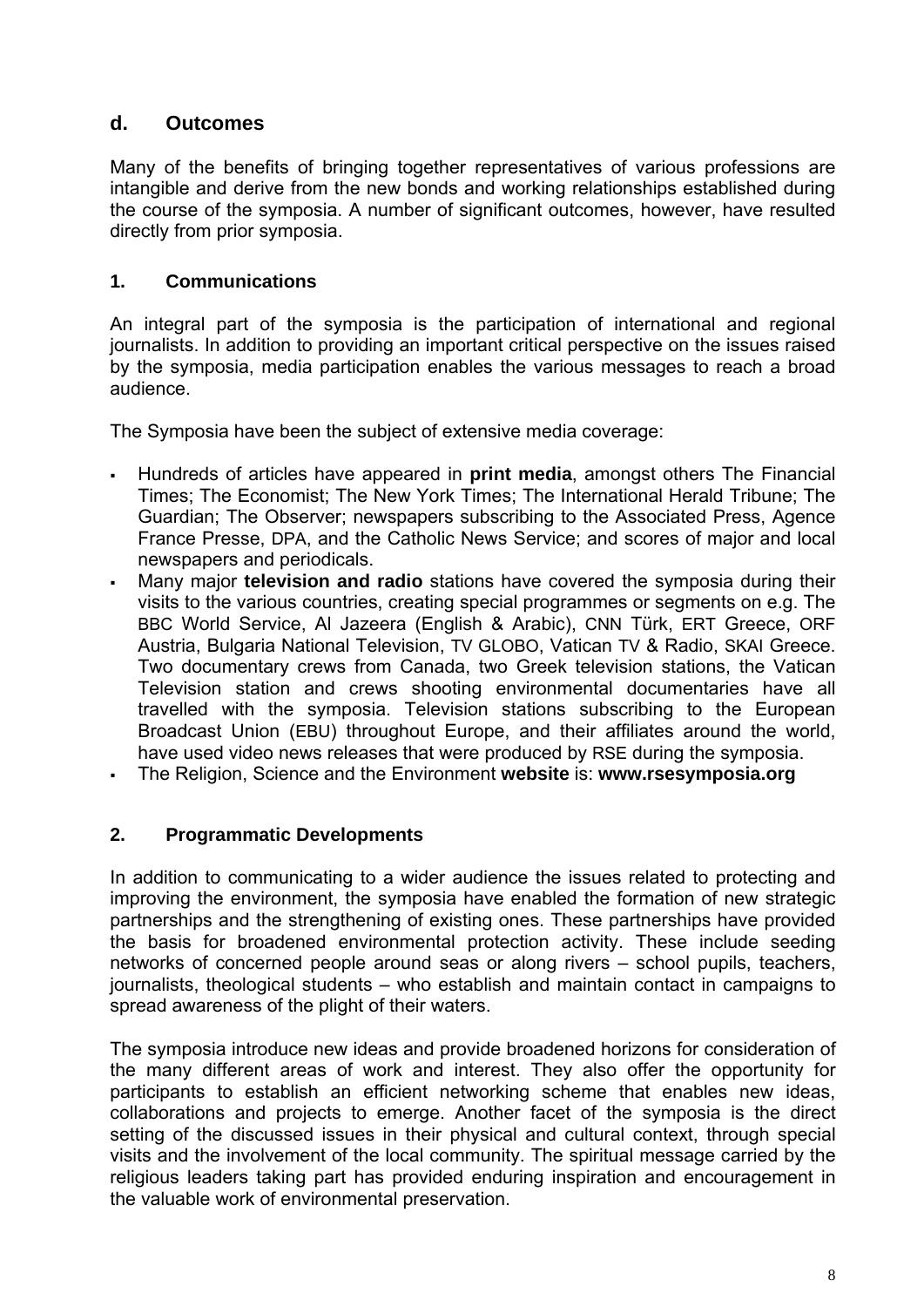2. SYMPOSIUM VIII: 'The Great Mississippi River: Restoring Balance'

#### **a. Summary**

**The Place:** The lower part of the Mississippi

**The Time:**  $18^{th} - 25^{th}$  October 2009

#### **The People:**

About two hundred participants – theologians, scientists, policy makers, environmentalists, representatives of business and NGOs, and the media – under the patronage of His All Holiness the Ecumenical Patriarch. Shore visits and on-board plenaries will include many distinguished individuals and some 80 members of the international media.

#### **The Purpose:**

Throughout this Symposium the moral aspects of the ecological problem will be examined, as in all our symposia, particularly in respect to the religious and cultural background. This is in order to establish the extent and the ways in which the religious community can contribute in facing the ecological crisis through a unified approach meeting the challenges, not just of this important river but also of other major river and delta systems around the world.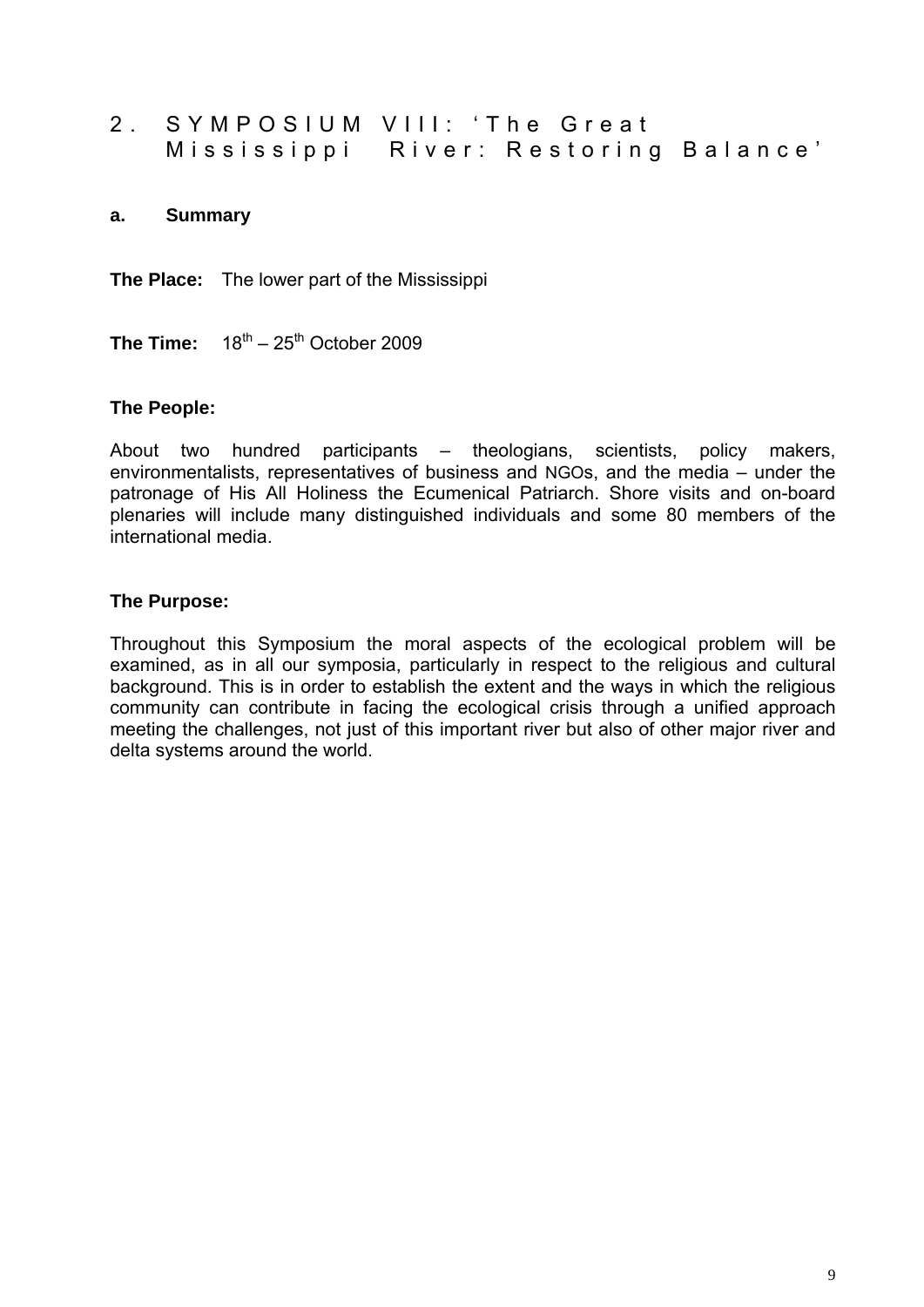### **b. The Mississippi River**

### **1. Introduction**

The Mississippi River has a total length of 3778 km and runs through ten states (Minnesota, Wisconsin, Iowa, Illinois, Missouri, Kentucky, Arkansas, Tennessee, Mississippi itself and Louisiana).

Its source is Lake Itasca located in Clearwater County, Minnesota and it empties into the Gulf of Mexico about 160 km downstream from New Orleans. Part of the Jefferson-Missouri-Mississippi river system, it is the largest water system in Northern America and among the largest in the world. The river is divided into the upper Mississippi, from its source to the Ohio River, and the lower Mississippi, from the Ohio to its mouth into the sea.

The Mississippi has the third largest watershed in the world (exceeded only by the Amazon River and the Congo River). It drains 41% of the Continental United States. The drainage basin covers more than  $3,225,000$  km<sup>2</sup>.

#### **2. History**

The Mississippi valley was first settled by numerous Native American tribes, such as the Ojibwa, Winnebago, Fox, Chickasaw, Natchez and Yazoo, who traded with one another, farmed the floodplains, fished the waters and gave the river its name (in Alonquian *Misi sipi* means 'Big water').

The first Europeans to navigate the river were Spanish conquistadors in the  $16<sup>th</sup>$ century, followed a century later by French explorers and missionaries. The French were also the first to establish settlements in the Mississippi valley, founding several cities including New Orleans and St Louis.

In 1811 the arrival of powered vessels on the Mississippi was marked by the maiden voyage of the first steamboat, the *New Orleans*, which travelled the full length from the Ohio River to New Orleans.

In 1824, the US Army Corps of Engineers became involved with waterways and is still responsible, through its Civil Works Program, for the management and development of water resources in the United States. In 1879, Congress established the Mississippi River Commission (composed of Army and civilian experts) to create a comprehensive plan to facilitate navigation and prevent destructive flooding. One of the measures taken was the construction of a vast system of levees in order to limit flood damage. These levees mostly succeeded in restraining flood flows, but in both the devastating inundations of 1927 and that of 1993, many levees gave way and large areas were flooded.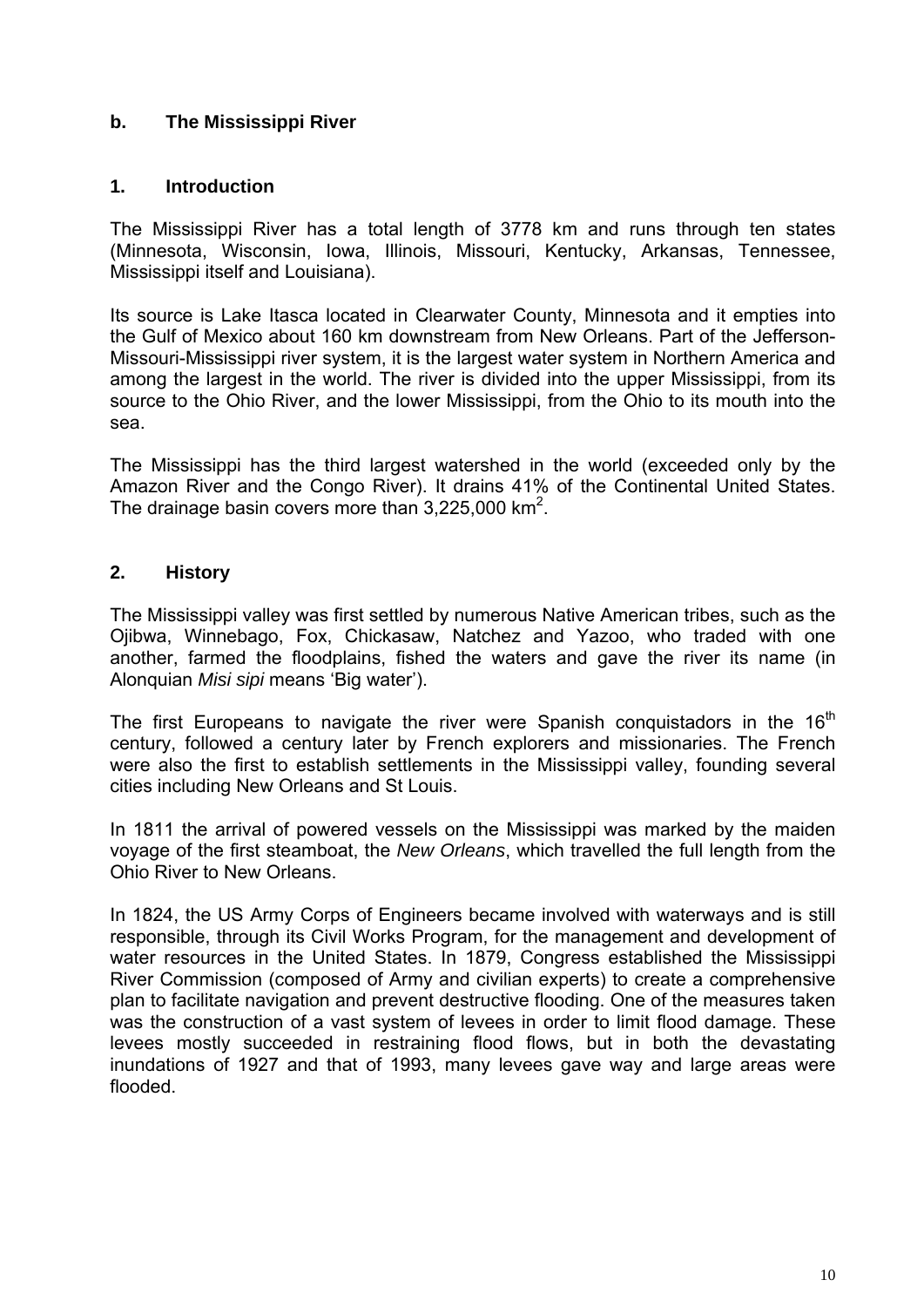#### **3. Economic Importance**

The Mississippi River plays a key role in the US economy. Many cities began life along its banks and continue to depend on the river for their economic base. The river transports 15% of the nation's total freight movement at just 2% of the cost. About 282 million of freight tons are carried each year, the most important cargoes being bulk items such as coal, petroleum products, sand, gravel and grain. New Orleans is the country's second largest port and a hub of international trade.

Agriculture is the number one industry along the Mississippi. The main crops are poultry/eggs, forestry, soybeans, corn, cotton and catfish.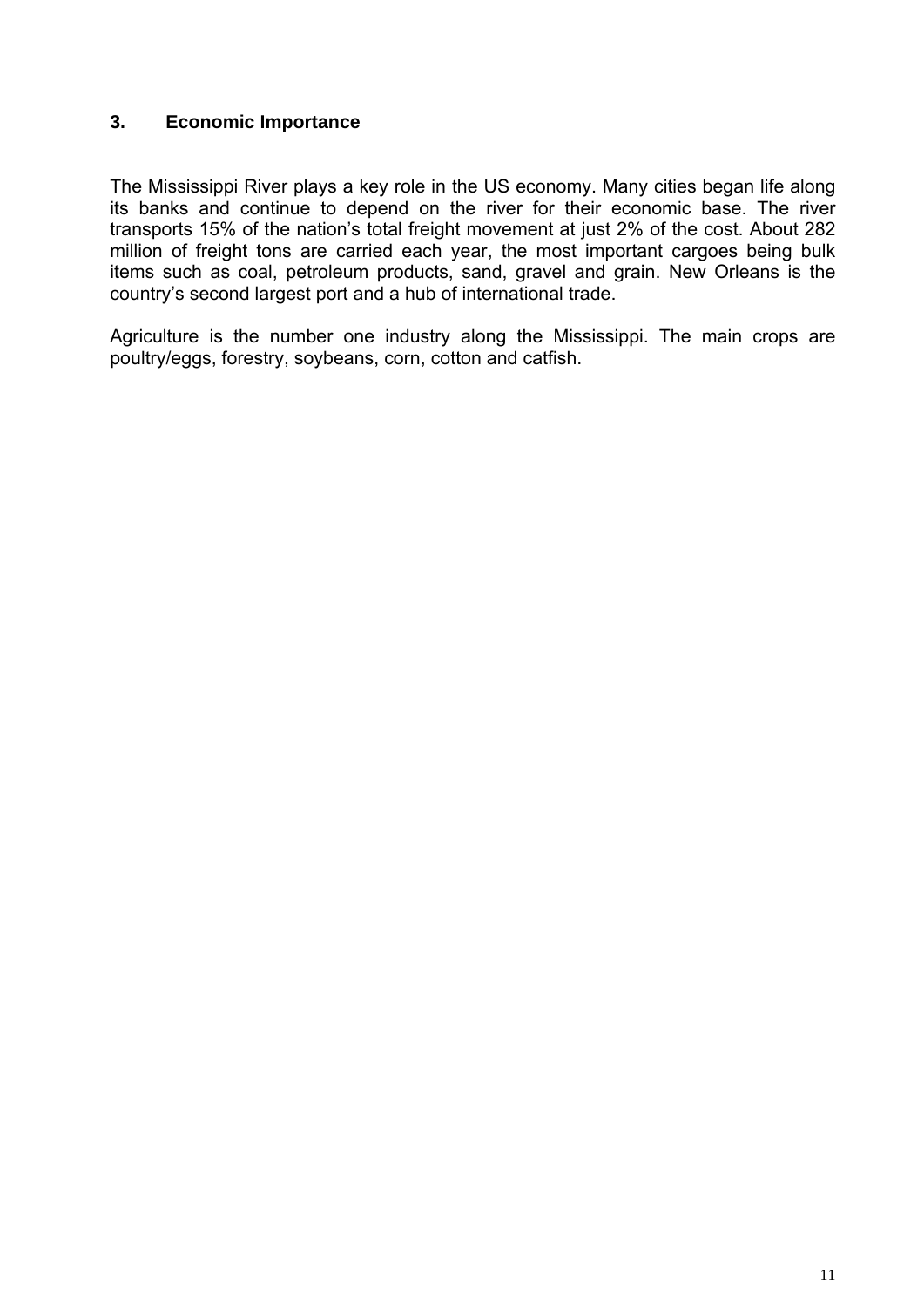| Day                                   | Location                       | <b>Time</b> | Programme                                                                                                                                                               |
|---------------------------------------|--------------------------------|-------------|-------------------------------------------------------------------------------------------------------------------------------------------------------------------------|
| Sunday<br>18 <sup>th</sup> October    | Memphis                        |             | Arrival of delegates<br>Evening concert                                                                                                                                 |
| Monday<br>19 <sup>th</sup> October    | Memphis                        |             | Visit to National Civil Rights Museum<br>Event commemorating Martin Luther King                                                                                         |
| Tuesday<br>$20th$ October             | Memphis-<br><b>New Orleans</b> |             | <b>Flight to New Orleans</b>                                                                                                                                            |
| Wednesday<br>21 <sup>st</sup> October | <b>New Orleans</b>             |             | Official Opening of the Symposium<br><b>Address of HAH Ecumenical Patriarch</b><br><b>Bartholomew</b><br>1 <sup>st</sup> Plenary<br>Keynote speech<br>Afternoon session |
| Thursday<br>22 <sup>nd</sup> October  | <b>New Orleans</b>             |             | 2 <sup>nd</sup> Plenary<br>On-shore visits 'Chemical Alley'<br>Afternoon session<br>Evening discussion                                                                  |
| Friday<br>23 <sup>rd</sup> October    | <b>New Orleans</b>             |             | 3 <sup>rd</sup> Plenary<br>On-shore visits: levees etc.<br>Afternoon session<br>Evening discussion                                                                      |
| Saturday<br>24 <sup>th</sup> October  | <b>New Orleans</b>             |             | 4 <sup>th</sup> Plenary<br>Small boat visits, wetlands<br>Afternoon session<br>Evening discussion                                                                       |
| Sunday<br>25 <sup>th</sup> October    | New Orleans                    |             | 5 <sup>th</sup> Plenary<br>Concluding session; report / declaration                                                                                                     |
| Monday<br>$26th$ October              |                                |             | Early morning departure of delegates to<br><b>Newark Airport</b>                                                                                                        |

# **c. Proposed Itinerary (18th – 26th October 2009)**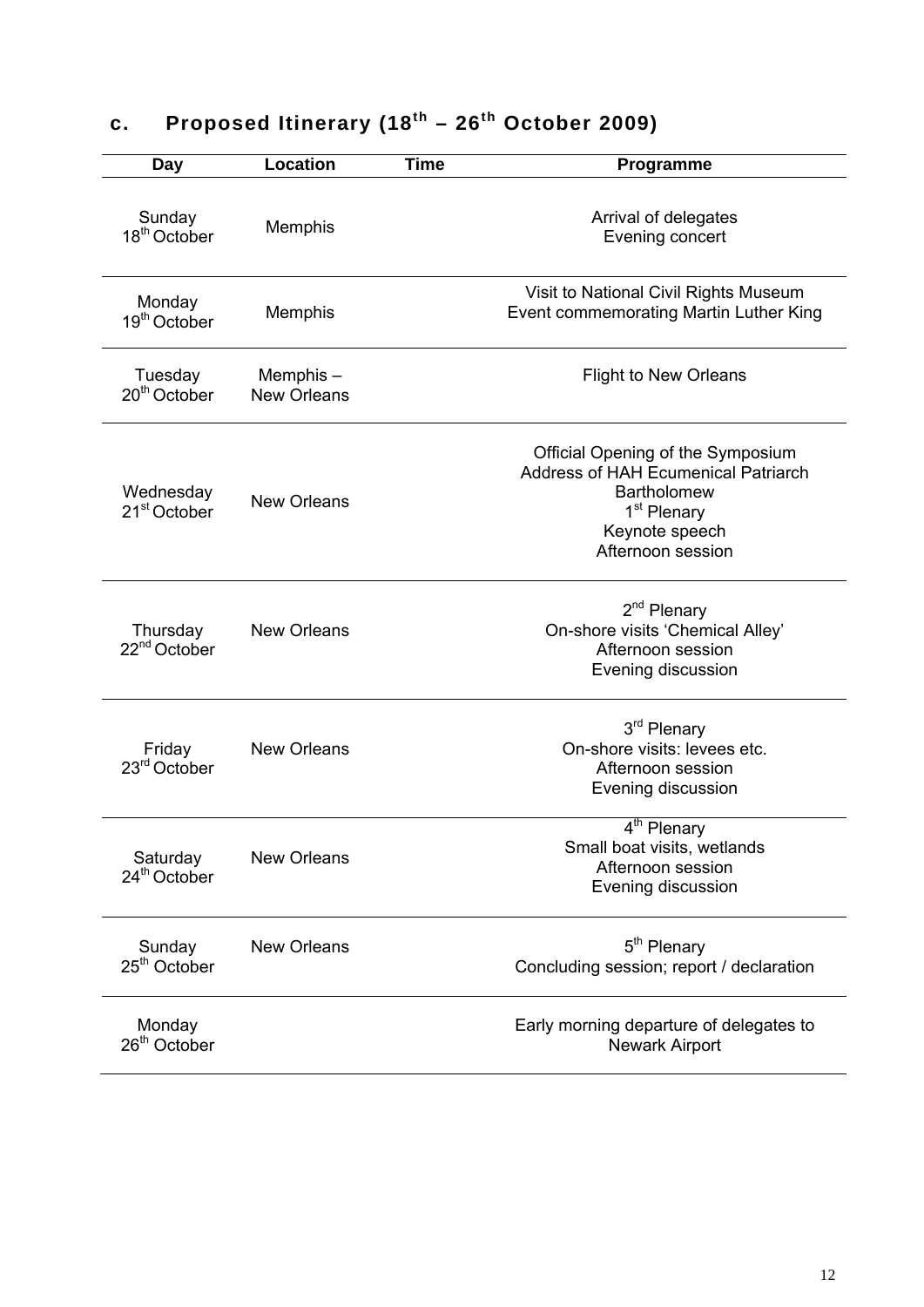## **d. Proposed Programme**

# **Sunday 18th October 2009**

The Mississippi Symposium will begin in the historic city of Memphis as a preliminary stage for those interested in the historical and ecological background of the region.

Participants will arrive during the course of the day. That evening there will be a musical event featuring the Mississippi Delta Blues, a musical genre born out of the hard life of the Delta which had a major influence on jazz and has travelled the world.

## **Monday 19th October 2009**

The participants will visit the National Civil Rights Museum at the former Lorraine Motel where Martin Luther King was assassinated in 1968. This excellent museum traces the history of the African-American experience. The question then was posed whether or not the movement for racial equality and the elimination of hunger and poverty would end with his death? With the election of Barack Obama to the Presidency of the United States, part of his dream, which he spoke of in his famous speech in Washington, has been realised. Fulfilling the dream of economic justice and what is termed today eco-justice, is of particular concern to the Symposium.

A dinner will be hosted on a Mississippi river boat.

## **Tuesday 20th October 2009**

The participants will fly from Memphis to New Orleans.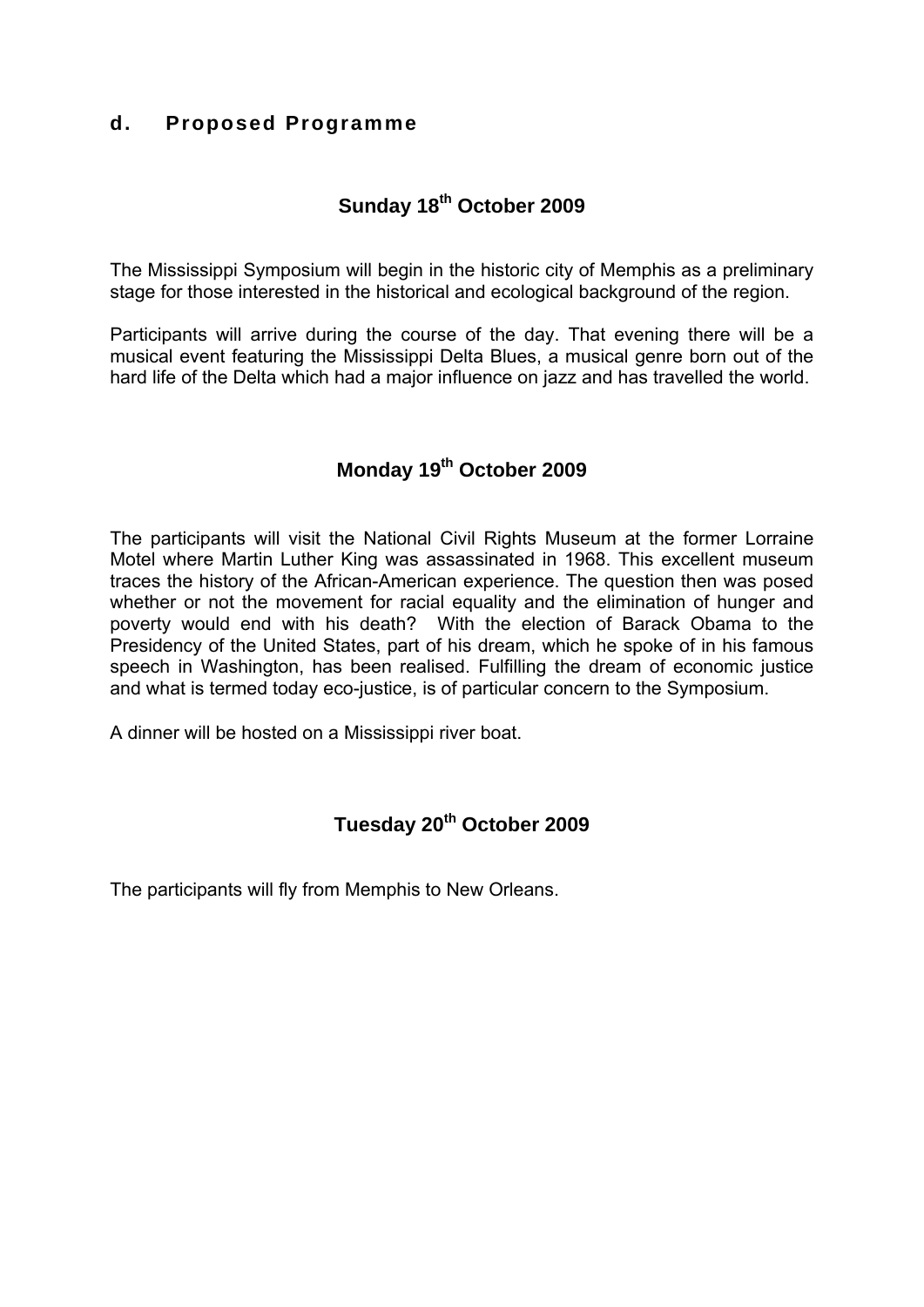# **Wednesday 21st October 2009**

Official Opening of the Symposium:

Welcome by Louisiana Governor, Bobby Jindal, and by New Orleans dignitary

Address of His All Holiness Ecumenical Patriarch Bartholomew

### 1<sup>st</sup> Plenary:

#### *The interconnectedness of all things*

- Local
- Regional
- Global
- Scientific
- Human
- Spiritual

During the Symposium, we will be exploring issues that need to be seen in the context of the complexity and diversity of life on Earth and above all in the temporal context.

The extraordinary meeting of the UNFCCC at Copenhagen this December is a defining moment for the future of human life on earth. We are beginning to run out of time in the battle to combat climate change (rising seas matched by rising levels of CO2 in the atmosphere); in addition to technological solutions, we need to release spiritual energy in the search for harmony (heaven on earth).

Water is an element that binds and connects diverse ecosystems and peoples. Rivers are living systems which provide important functions and services both for the environment and nature and for the peoples who live and work in the area of the river basin – the boundaries which define water flow.

The challenge lies in finding forms of governance and management which reconcile the conflicts and contradictions between using rivers for irrigation, hydropower, navigation, pollution disposal and for the provision of drinking water, while at the same time maintaining them as living systems.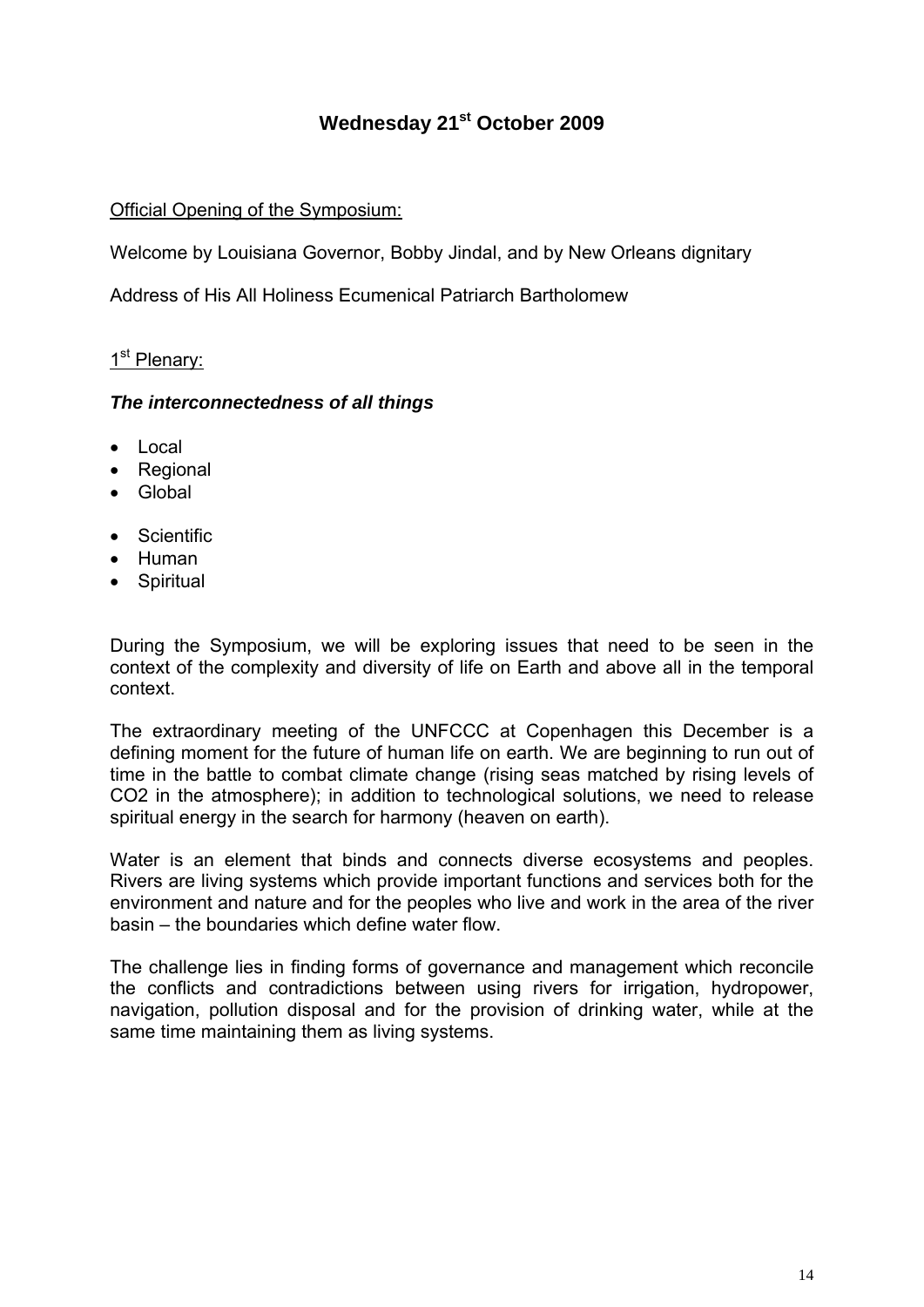#### **Possible speakers and panel members:**

- Dr Steven H. Schneider Professor at Stanford University, IPCC
- Sir Richard Chartres Lord Bishop of London
- Mr Oren Lyons or other indigenous speaker
- Pavan Sukhdev Managing Director and Head, Deutsche Bank Global Markets in India
- Prof. John Hart **Boston University School of Theology**
- Dr Antonio Nobre National Institute for Amazonian Research, Brazil
- Dr Anastassia Makarieva Petersburg Nuclear Physics Institute
- Dr Victor Gorshkov Petersburg Nuclear Physics Institute
- Prof. Dr Hans Peter Duerr Max-Plank Institute for Physics and Astrophysics
- Prof. Li Bai-lian Larry Botany Department, University of California
- Mr Benedikt Haerlin Foundation of Future Farming, Save our Seeds

#### **Afternoon session: Can Religion Help Save the Planet?**

To meet the ecological crisis threatening the planet, it is generally agreed that humankind must change its behaviour. Can religion as a moral force change hearts and minds and thus behaviour, as it did with the abolition of slavery and the American civil rights movement? Will citizens voluntarily modify their way of life? Will technology and science save industrial civilisation?

Possible Participants:

Fr. John Chryssavgis Professor Mary Evelyn Tucker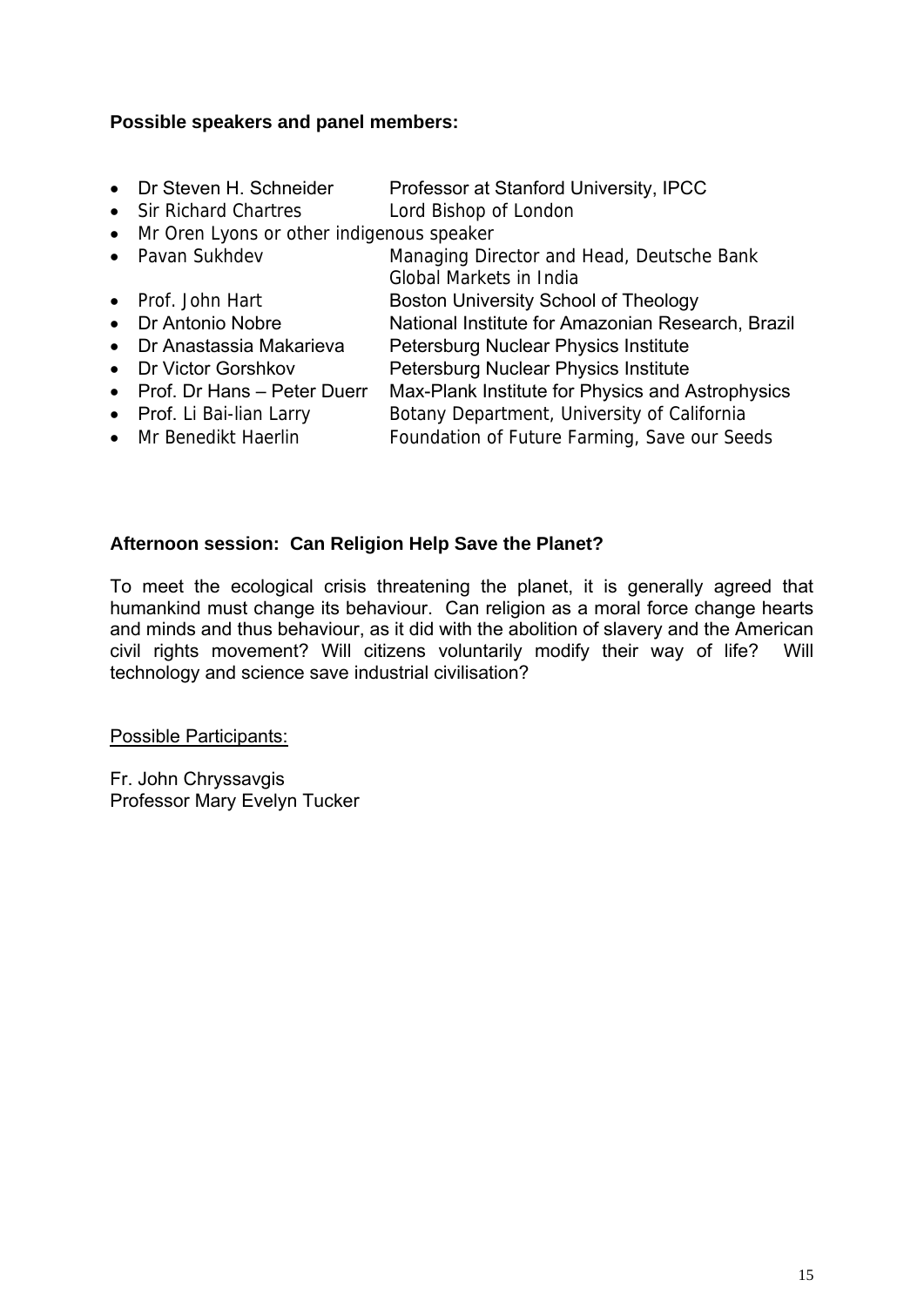## **Thursday 22nd October 2009**

#### 2nd Plenary:

#### *Pollution*

In essence pollution represents the failure of the human race to develop while recognising and honouring the unity of Creation. Belief in the unity of Creation means pollution should be tackled without harming ecosystems on which we all - and life itself - depend.

As in similar cases elsewhere in the world, the release of toxic materials in and along the Mississippi River poses a variety of threats to humans and to the environment. In most cases, it's the poor and vulnerable living close to petrochemical industries along the Mississippi who are most affected by contaminants released into the air and water and on to the land. The tension between the economic benefits of petrochemical production and the rights of those living nearby represents one of the fundamental difficulties in achieving what has become known as environmental justice.

Possible speakers and panel members:

- Ms Anne Rolfes Louisana Bucket Brigade
- Ms Wilma Subra Louisiana Environmental Action Network
- Andrew Mitchell Director Global Canopy Programme
- Dr Aaron Wolf Department of geosciences, Oregon State
	- **University**
- Mr Ahmed Aboutaleb Mayor of Rotterdam, The Netherlands

#### **On-shore visits: 'Chemical Alley'**

#### **Afternoon session: Can Contemporary Global Corporate Capitalism and a Habitable Planet Coexist?**

With economic growth, contemporary religious beliefs and a planet of finite resources, something has to give. What sort of system could replace the current one which has led to this impasse?

- Ms Wilma Subra
- Professor Joseph Stiglitz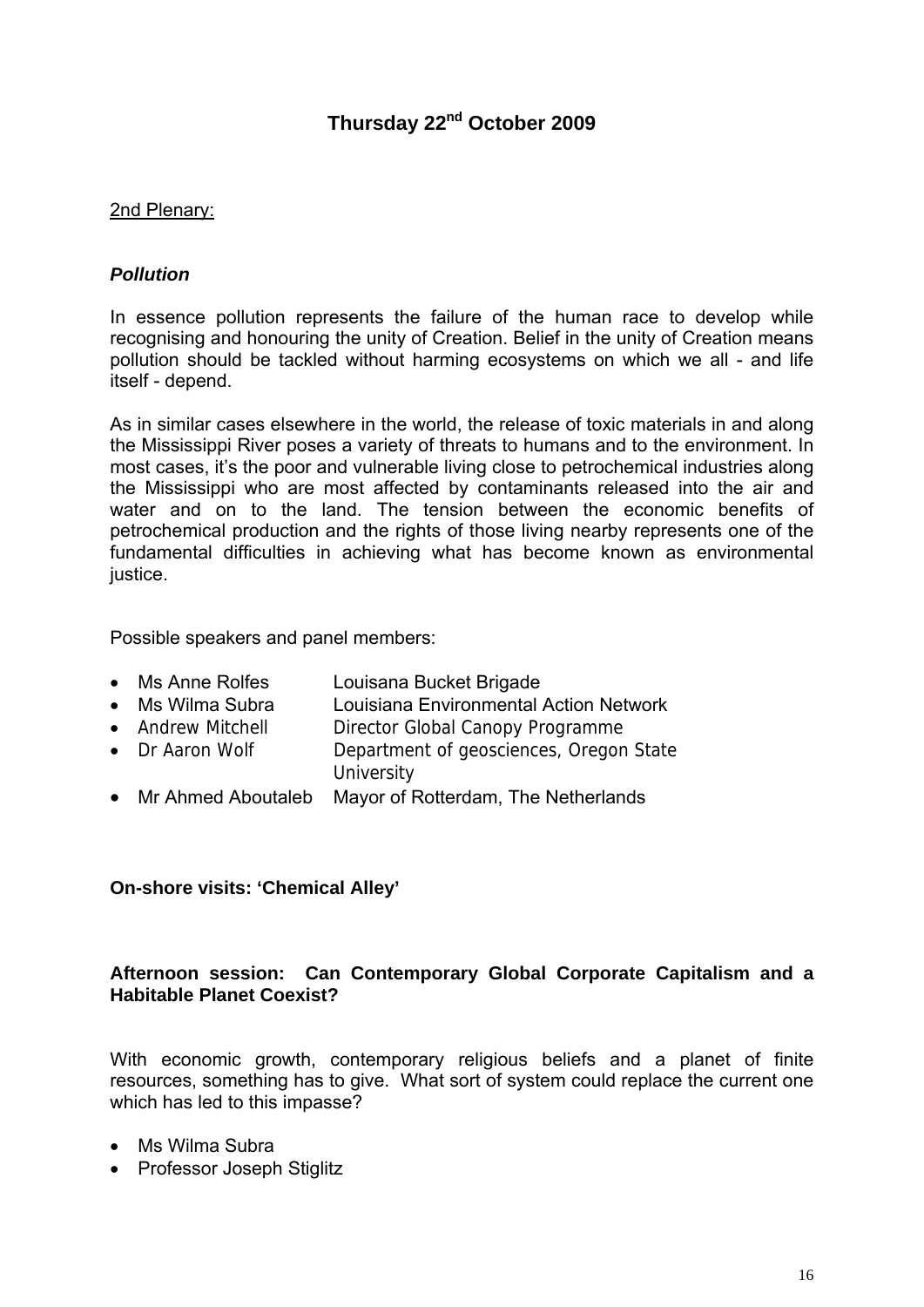# **Friday 23rd October 2009**

#### 3rd Plenary:

#### *Katrina: What went wrong and lessons learned*

Hurricane Katrina, a Category 3 storm, made landfall in Louisiana on August 29, 2005 and followed a northerly track 30 miles east of New Orleans. After the storm, 85 per cent of greater New Orleans was flooded, in some areas for six weeks. While the pre-storm evacuation was highly successful, about 160,000 residents remained. Of these 1,600 lost their lives while 60,000 were rescued from flooded neighbourhoods. One consequence of the storm was that approximately 200,000 families were rendered homeless - mostly families which had heeded evacuation orders. One hundred and sixty nine miles of the 350 miles of levees around greater New Orleans were either destroyed or damaged.

Many levee collapses reflected design failures: the levee system, still under construction 40 years after commencement, caused floodwall backside erosion and collapse; lateral slides due to soil instabilities and piping; protected side uplift pressure failures; front side collapse due to wave attack; and overtopping and lowering of levee crests.

Many lessons can be learned from the Katrina catastrophe - lessons which can be applied to similar threats around the world to: 1) improve the effectiveness of risk evaluation and communication with the public at large; 2) review individual countries' levee funding and construction cultures; 3) improve and adapt numerical models for levee stability analysis and surge/wind wave field simulations; 4) improve disaster response and recovery strategies; 5) learn from each other's experiences with similar disasters and the varying approaches to living with unpredictability.

Possible speakers and panel members:

|           | • Prof. Ivor van Heerden                              | Louisana State University Hurricane Center                                      |
|-----------|-------------------------------------------------------|---------------------------------------------------------------------------------|
|           | • Representative from Southeast Asia<br>disaster area |                                                                                 |
|           | • NGO representatives                                 | Red Cross, Oxfam disaster preparedness                                          |
| $\bullet$ | Lt Gen Robt L. Van Antwerp                            | Head of US Army Corps of Engineers                                              |
| $\bullet$ | Dr Jerome Delli Priscoli                              | Senior Adviser, Institute for Water                                             |
|           |                                                       | Resources, US Army Corps of Engineers                                           |
| $\bullet$ | Disaster victims from other parts of the world        |                                                                                 |
| $\bullet$ | Dr J. David Rogers                                    | Karl F. Hasselman Chair, University of<br>Missouri-Rolla                        |
|           | • Mr Lars-Otto Reiersen                               | Executive secretary Arctic monitoring and<br>assessment programme, Oslo, Norway |
|           | • A representative from China                         |                                                                                 |

**On shore visits: levees etc.**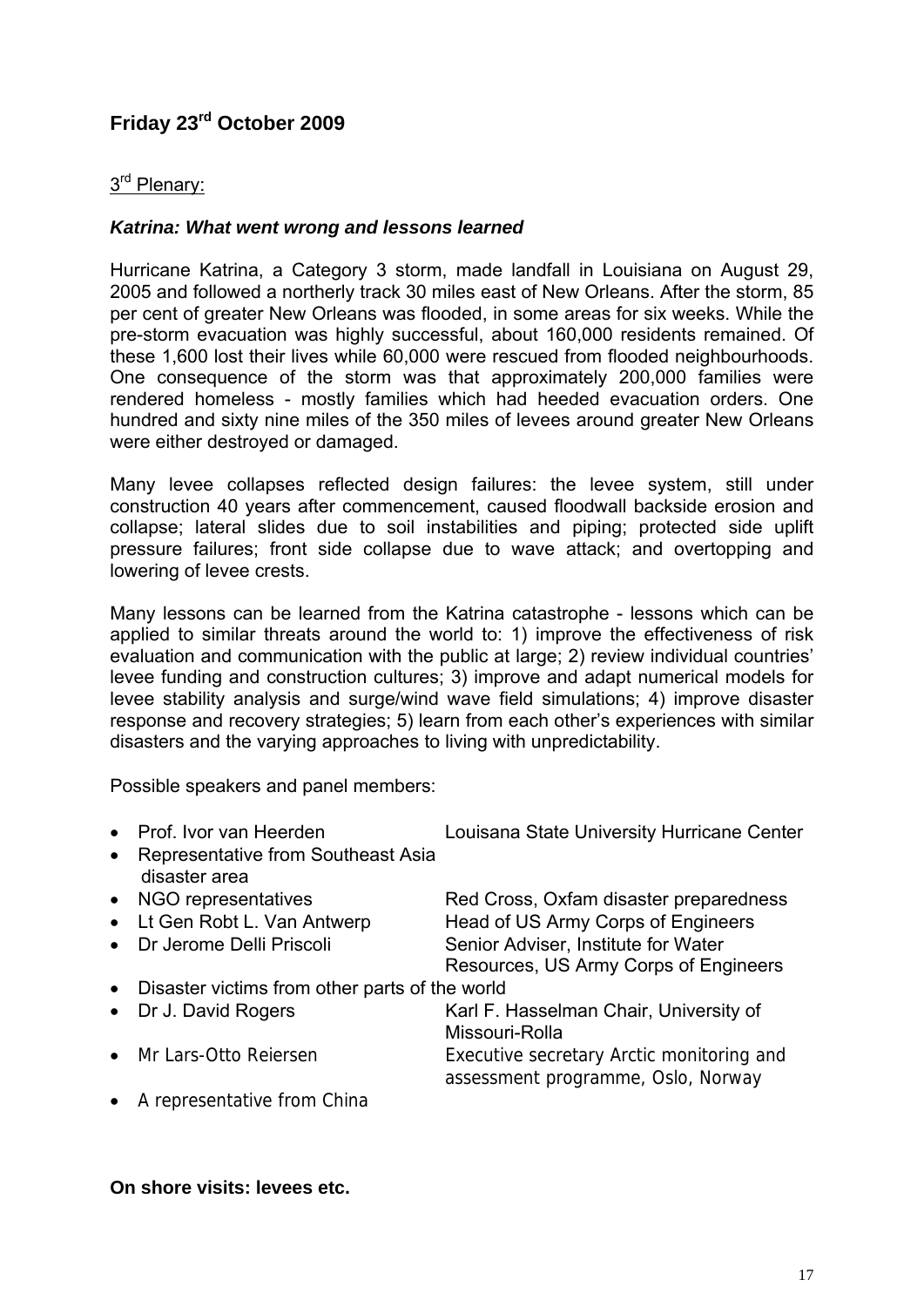#### **Afternoon Session: Should Inhabited Coastal Areas be Defended or Abandoned?**

This topic becomes relevant in the face of rising sea levels and increasing storm intensities. And the direct question at hand is should New Orleans be defended as it stands or resources be applied to protect a safer inland area?

Possible Participants:

Mr Tom Piazza (author of '*Why New Orleans Matters*') Mr Paul Brown Former Environmental Correspondent, The Guardian HE Mr Mohamed Nasheed President of the Maldives Prof. Ivor van Heerden Louisiana State University Hurricane Center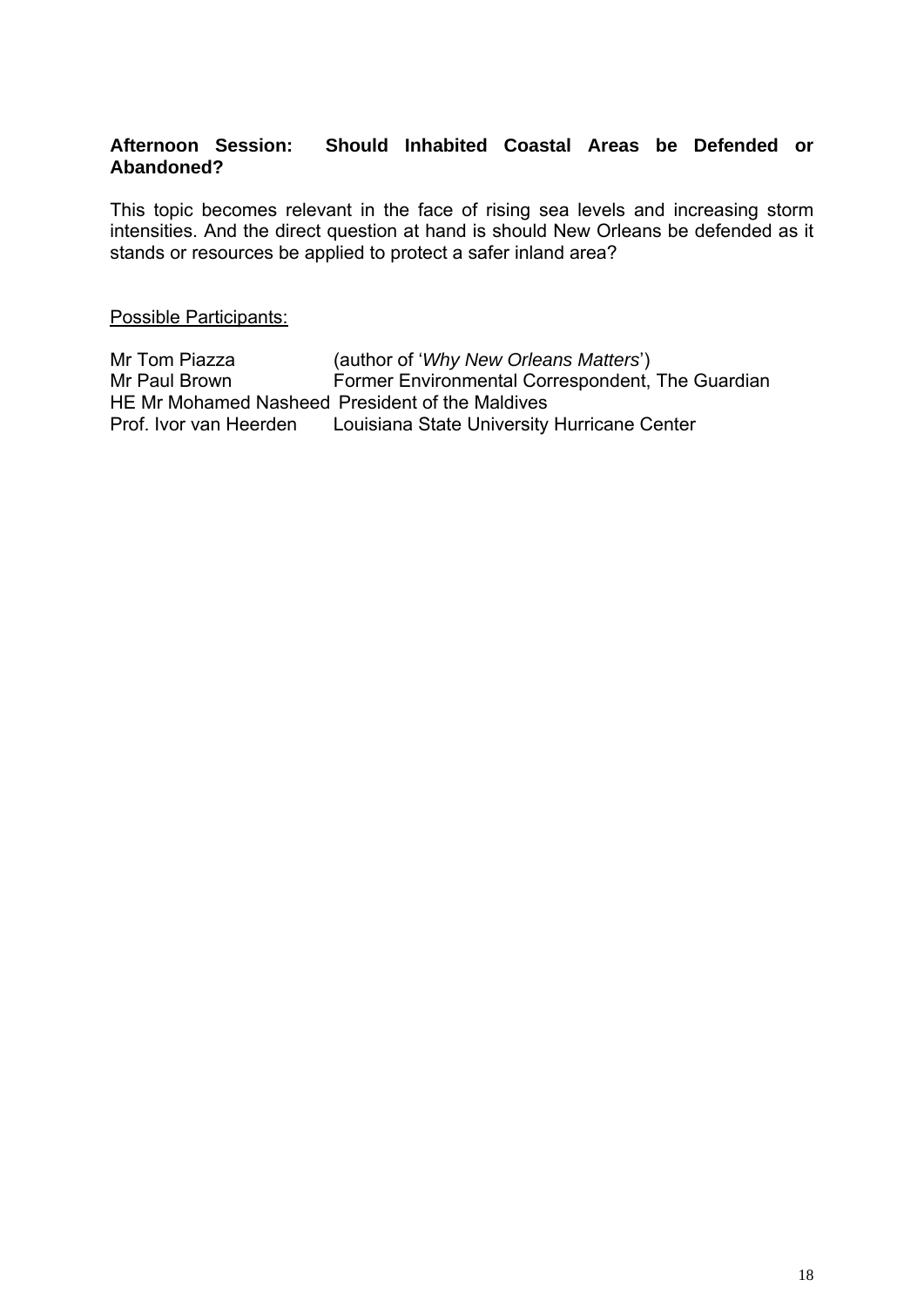## **Saturday 24th October 2009**

#### 4<sup>th</sup> Plenary:

#### *Restoring and Protecting the Coast*

Coastal delta areas, where river systems and seas meet, are constantly changing. In the past we have seen ourselves as the Masters of Creation and sought to change and tame natural systems for perceived short-term benefit. A consequence of working against rather than with nature in coastal areas has often been flooding, the wholesale destruction of property and loss of human life.

It has also degraded many of the world's wetlands, which play a critical role in protecting inhabited areas from storm surges, conserving bio-resources, enhancing biodiversity, and soaking up large quantities of greenhouse gases. In the Mississippi, industrial and navigational development has resulted in significant wetland loss. Many countries around the world face similar challenges and are searching for solutions.

Possible speakers:

- A Scotland Yard representative involved in the UK flood evacuation planning
- Mr Kevin Rudd Prime Minister of Australia
- Dr Peter Bridgewater Former Secretary General to Ramsar Convention
- Dr Pieter Botha Set up wetlands programme in Southern Africa
- Mr Carl Pope Sierra Club, New Orleans
- Mark Schleifstein Journalist, The Times-Picayune, New Orleans • Margaret Barker Biblical Scholar & Author
- Prof. Roger S. Gottlieb Worcester Polytechnic Institute
- Ms Patricia Cochran Chair of the Inuit Circumpolar Council
- Prof. Mary Evelyn Tucker Social and Policy Studies, Yale University
- 
- Brig. Gen. Michael J. Walsh U.S. Army Corps of Engineers
- Dr Vandana Shiva Physicist, environmental activist and writer

#### **Small boat visits, wetlands**

#### **Afternoon session: Media event 'Communicating the Message'**

- Arianna Huffington co-founder and editor in chief of the Huffington
- Post, a nationally syndicated columnist and author
- 

• Mark Schleifstein Journalist, The Times-Picayune, New Orleans • Paul Brown **Former Environmental Correspondent, The Guardian** • Ms Anya Schiffrin Acting director, International media, advocacy and communications programme, School of International and Public Affairs, Columbia University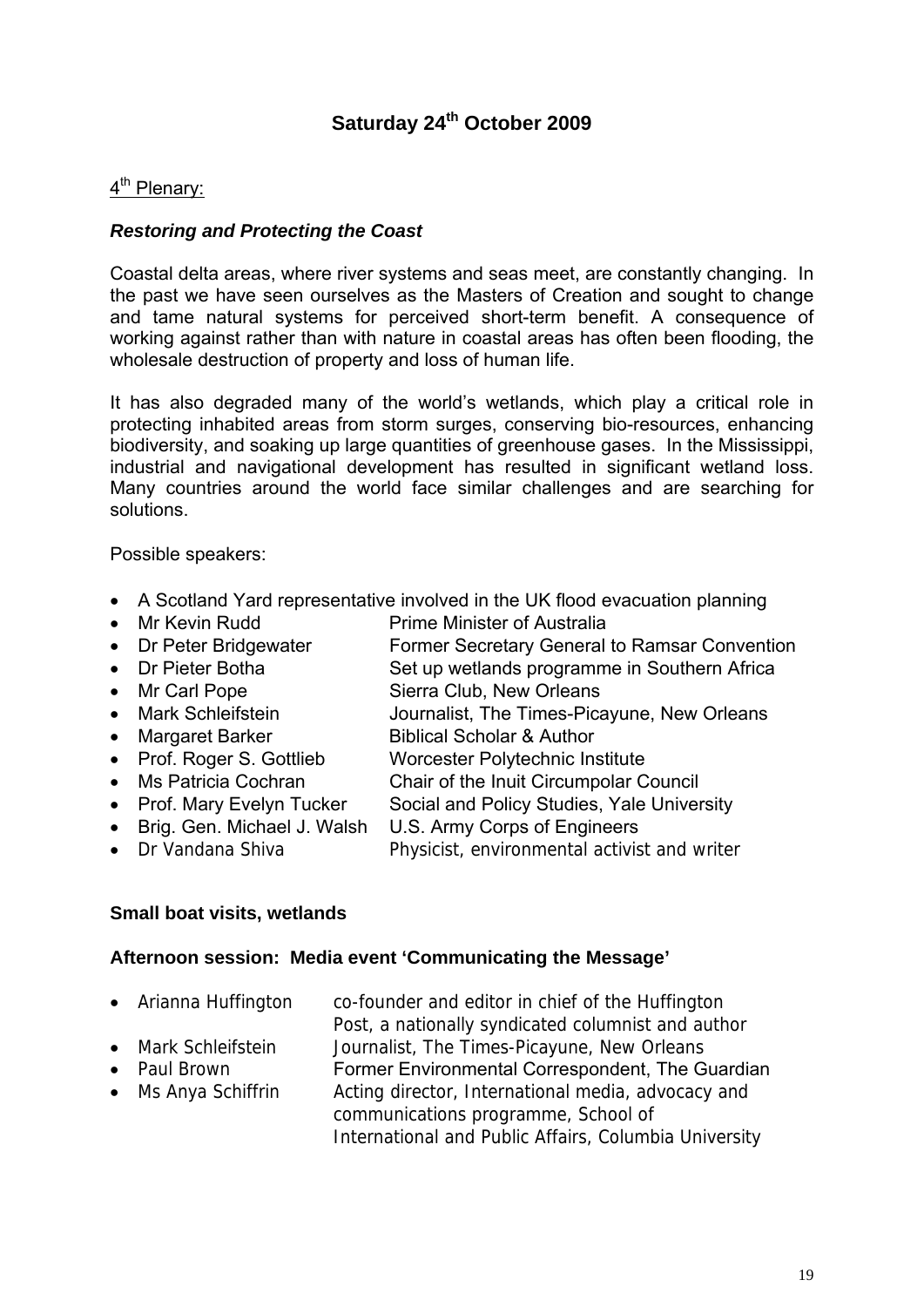# **Sunday 25th October 2009**

### 5<sup>th</sup> Plenary:

#### *Climate Change: Consequences and Delta systems*

The latest science confirms that the pace of climate change is accelerating and that political decisions made this very year could decide the future of human civilisation. Coastlines are changing as sea levels rise. Farmland is disappearing, human settlements are being overwhelmed and habitats lost.

At the same time extreme weather events have become more damaging and unpredictable. Urgent decisions are needed to mitigate the risk of continued humaninduced climate change. We must also learn to adapt to the changes that are now unavoidable. Difficult dilemmas must be addressed.

Possible speakers:

- Dr Robert Corell Chair of the Climate Action Initiative
- Rev. Richard Cizik **Environmental Evangelical leader**
- Rev. Jim Ball **Executive Director, Evangelical Environmental** Network
- Prof Herbert Girardet Co-Founder and Director, World Future Council
- An Insurance industry representative
- Victims of climate change locally and elsewhere in the world
- HE Mr Mohamed Nasheed President of Maldives
- Peter Bridgewater Chairman, Joint Nature Conservation Committee

#### **Concluding session: Can Religion and Science collaborate to mitigate the crisis?**

Science provides the data on the state of our planet's health and religion has the potential to mobilise the faithful to act to restore the health of a world we all share. Yet suspicion and distrust between these two communities are centuries old – a rift which the RSE symposia are committed to bridge.

#### **Report / conclusions**

Possible speakers:

• Prof. Minik Rosing Professor, State Museum of Natural History, Copenhagen, Denmark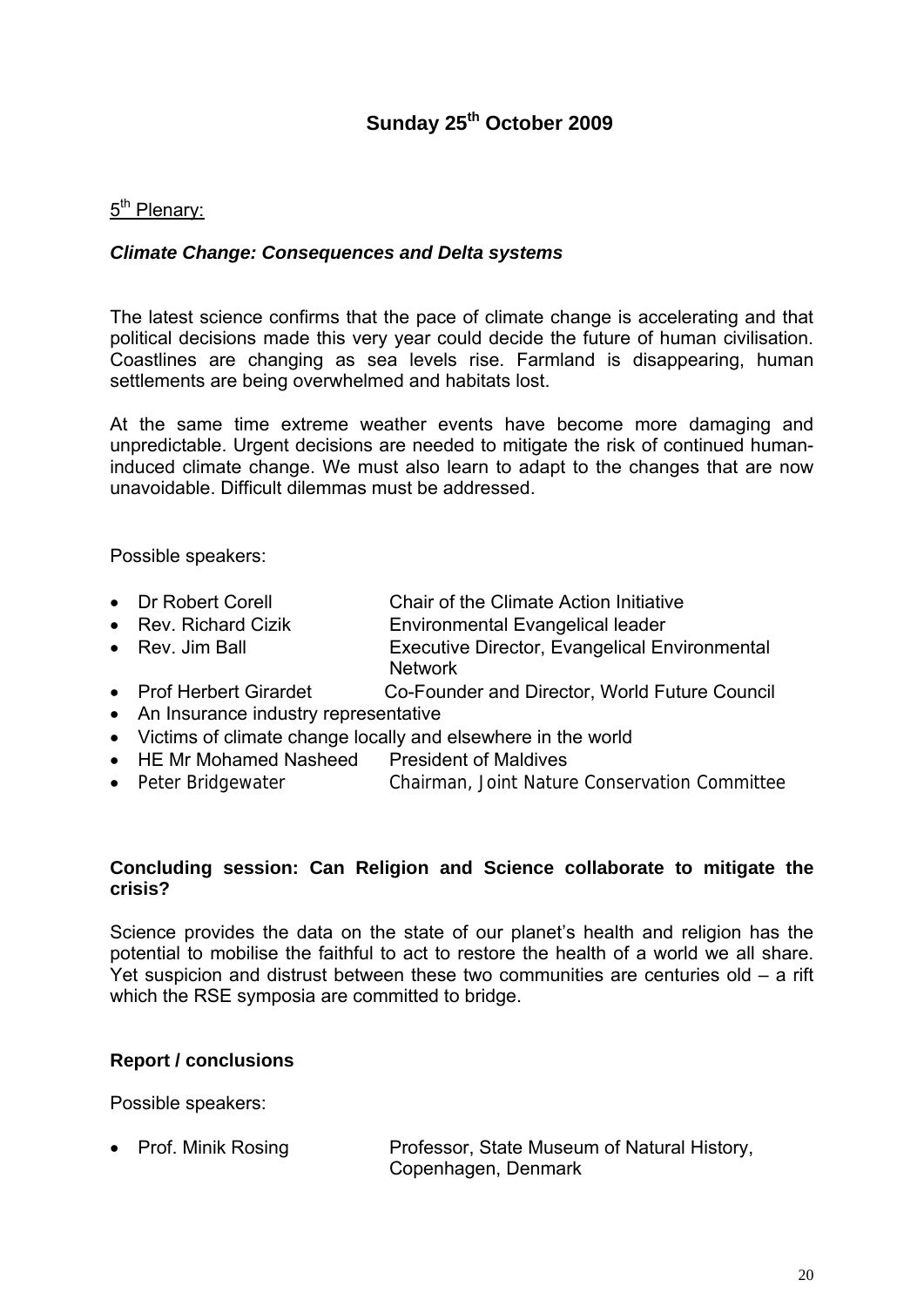# **Monday 26th October 2009**

Departure of Delegates from Newark Airport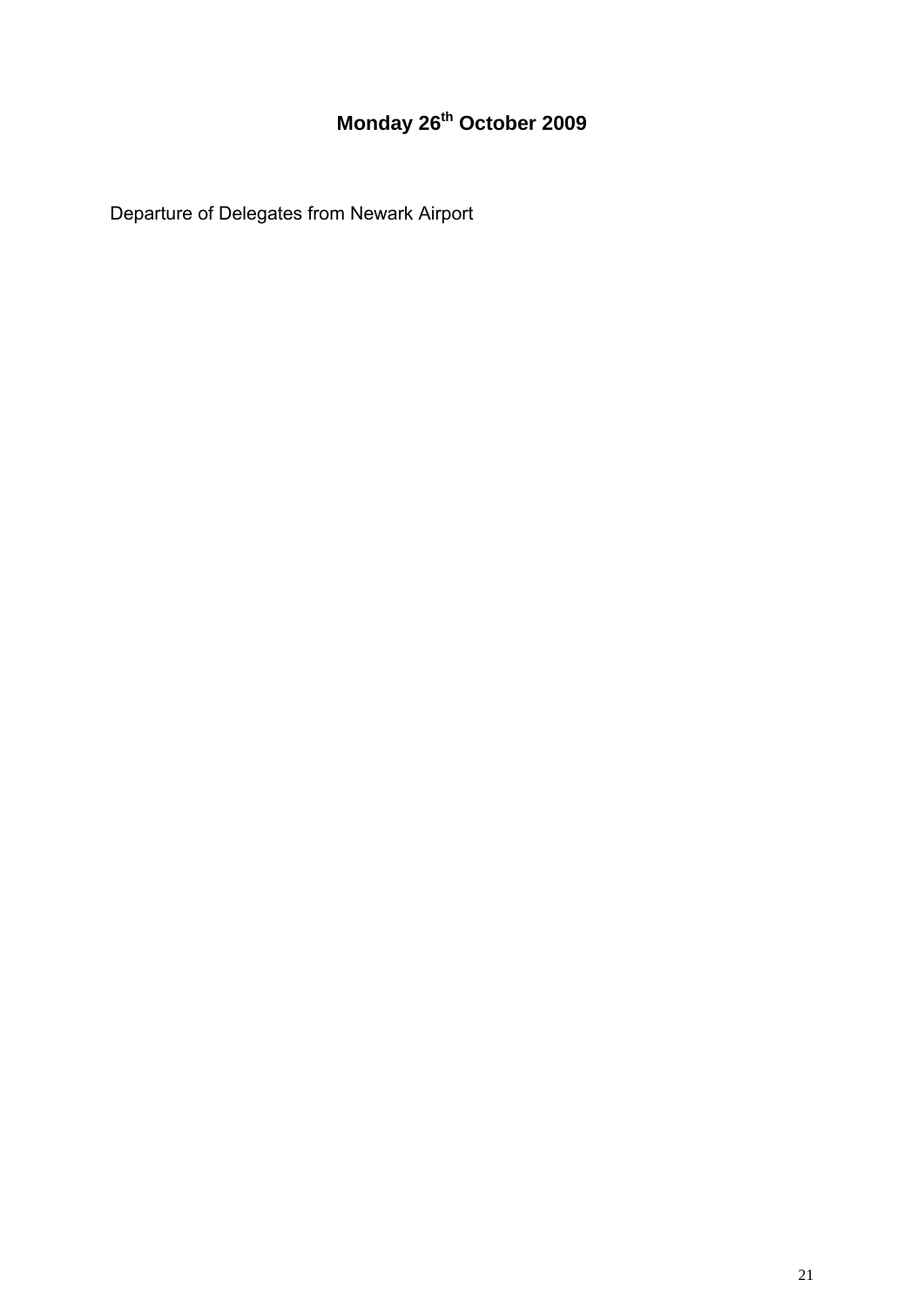## **e. Religious and Scientific Committee**

#### **Executive Committee:**

#### **Honorary Chair:**

**His Eminence Metropolitan John of Pergamon, B.D., S.T.M., Dr Theol. D.Theol h.c.** 

#### **Members:**

**Mr Leonard Alsfeld,** President and CEO, FBT Investments, New Orleans, Louisiana

**Mr Neal Ascherson,** Writer and lecturer at University College London, UK

**Dr Margaret Barker,** Biblical scholar and **Writer** 

**The Revd Canon Sally G. Bingham**  Interfaith Power and Light

**The Revd Deacon Dr John Chryssavgis,**  Boston, USA

**Dr Ivor van Heerden,** Director,Center for the Study of Public Health Impacts of Hurricanes, Louisiana State University

**Mr Philip Weller,** Executive Secretary of the International Commission for the Protection of the Danube River (ICPDR)

#### **Ms Jacquelyn Clarkson**

Vice President, New Orleans City Council

#### **Committee Members:**

**The Revd Jim Ball**  Evangelical Environmental Network

**The Rt Revd & Rt Hon. Sir Richard J.C. Chartres,** Lord Bishop of London

**The Revd Richard Cizik,** Environmental Activist

**Professor John A. Grim**  Yale University

**The Revd Dr Michael Kinnamon**  General Secretary, National Council of **Churches** 

**Dr Graeme Kelleher**  Vice President of the Commission on National Parks & Protected Areas, Australia

**Professor Robert Lange**  Associate Professor of Physics, Brandeis University, USA

**Mr Thymios Papayannis**  Honorary President of WWF Greece

**Mr Carl Pope**  Director, Sierra Club

**Ms Margie Eugene-Richard**  Activist, winner Goldman Prize

**Ms Anne Rolfes**  Louisiana Bucket Brigade

**Mr Frits Schlingemann**  UNEP, Regional Office for Europe

**Mr Tom Spencer,** Vice Chairman, Institute for Environmental Security, Hague, Netherlands

**Dr Paul H. Templet**  School of Coast & Environment, Louisiana State University

**Professor Mary Evelyn Tucker**  Yale University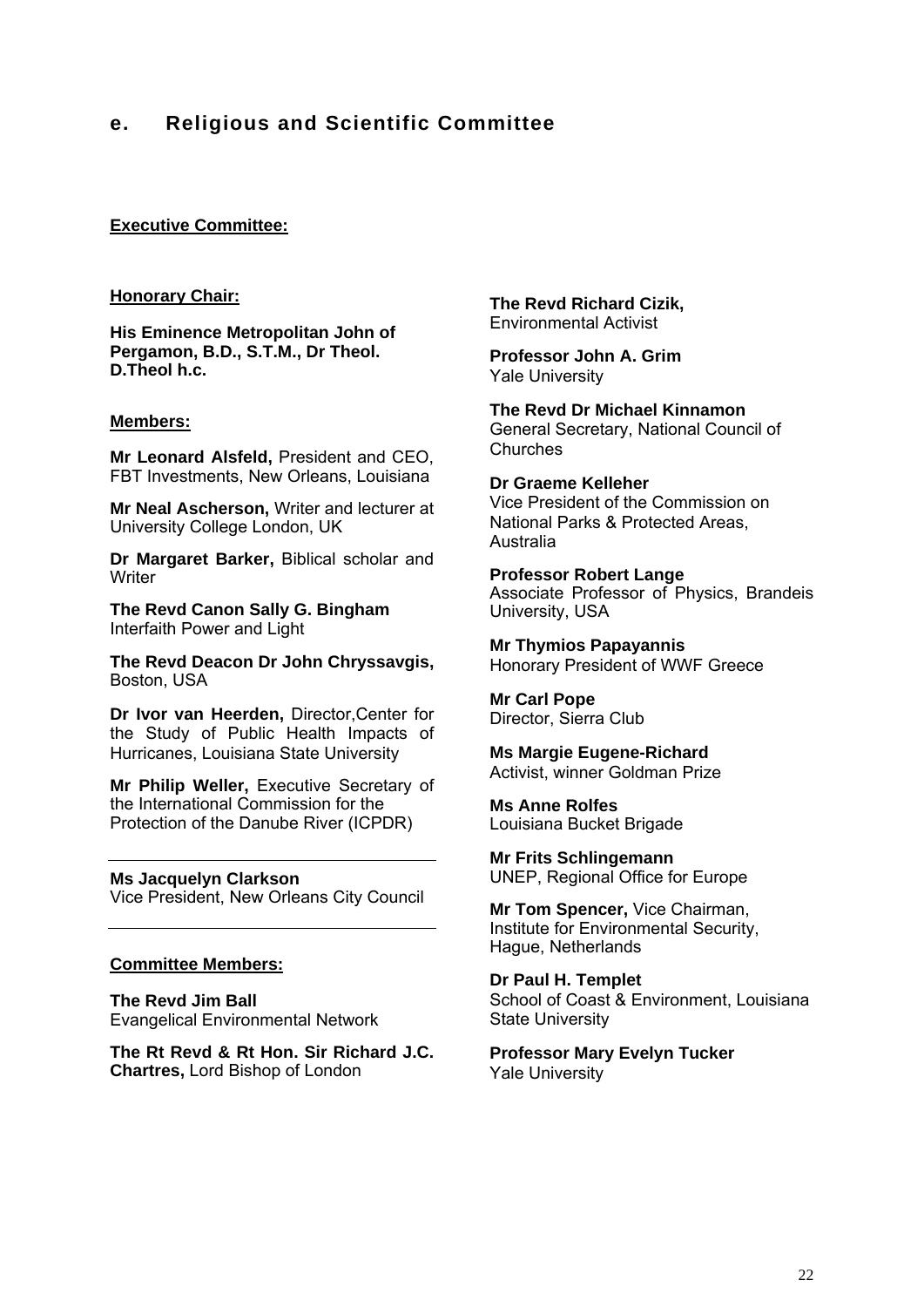#### **Coordinator for Louisiana:**

**Mr James Brooke**, Executive Producer Swift Street Productions

#### **Special Advisers:**

**Mr Bruce Clark,** Journalist, The Economist

**Dr Antonio Nobre,** Senior Scientist, National Institute for Amazonian Research

#### **Film Coordinators:**

**Mr James Becket,** Lawyer and Film Producer

**Mr James Whitney,** Film Producer, Film Editor, Sage Mountain Films.

#### **Media Advisers:**

**Mr Paul Brown,** Journalist, former Environment Correspondent, The Guardian

**Mr Brian Cathcart,** Professor of Journalism at Kingston University, London

**Mr Kieran Cooke**  Financial Times BBC / Spectator / Irish Times

**Mr Mark Schleifstein,** Journalist, The Times-Picayune, New Orleans

**Mrs Maria Becket : Symposia Co-ordinator - Religion, Science & the Environment**  Walton House, Walton Street, London SW3 2JH, **UK**, Tel: +44 207 589 1094 Skoufa Street 5-7, GR-10673 Athens, **Greece,** Tel: +30 210 3636092 http://www.rsesymposia.org Email: rsecommittee@rsesymposia.org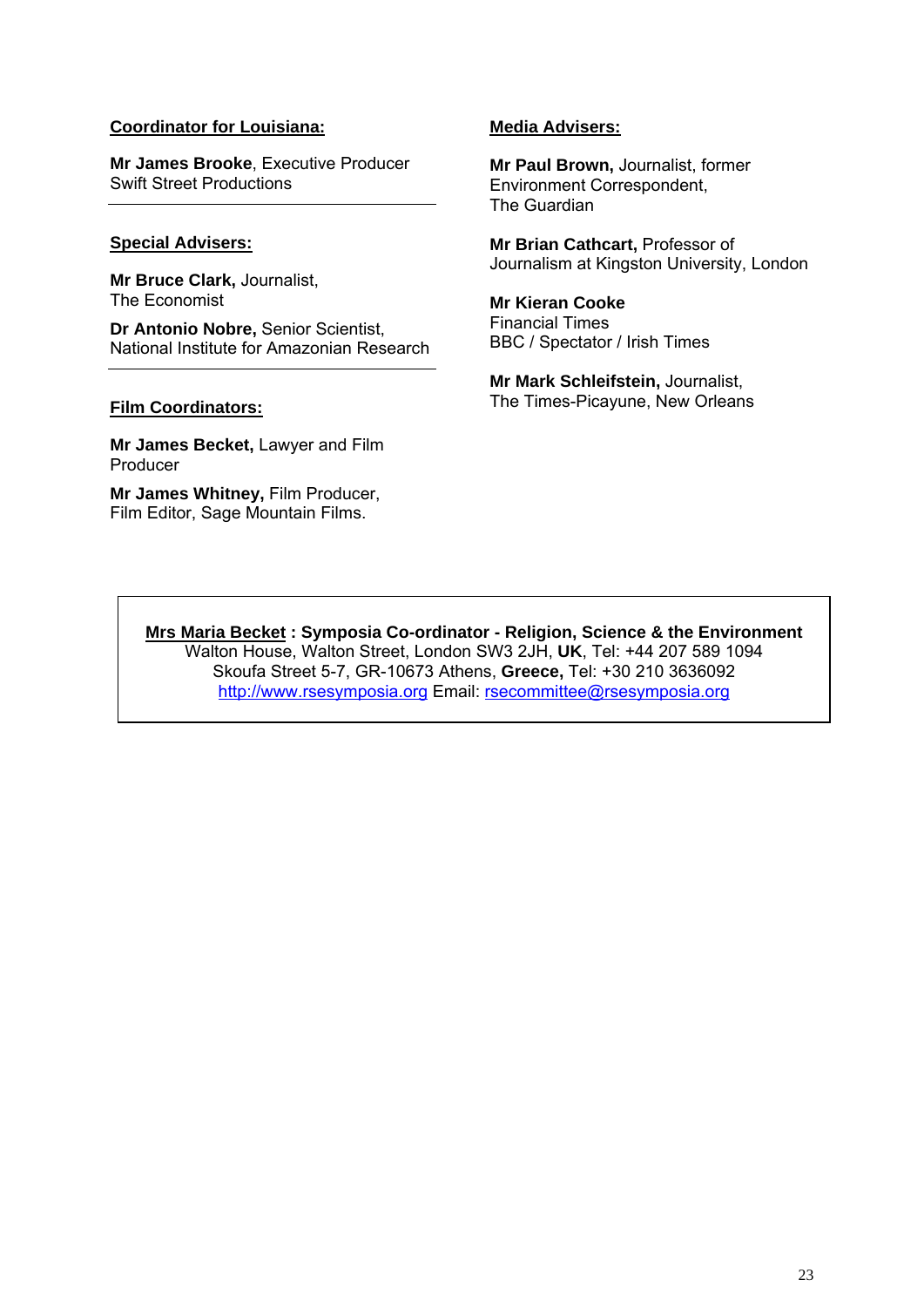## 3. PARTICIPANTS

#### **a. List of proposed invitees**

|                | <b>Title</b>         | <b>Name</b>         | <b>Country of</b><br>Origin<br><b>Country of</b><br><b>Residence</b> | Organisation                                                                             | <b>Discipline</b>                                                                                   |
|----------------|----------------------|---------------------|----------------------------------------------------------------------|------------------------------------------------------------------------------------------|-----------------------------------------------------------------------------------------------------|
| 1              | Mr                   | Aboutaleb, Ahmed    | Morocco<br><b>The</b><br>Netherlands                                 |                                                                                          | Mayor of Rotterdam                                                                                  |
| $\overline{2}$ | <b>HSH</b><br>Prince | Albert II of Monaco | Monaco                                                               |                                                                                          |                                                                                                     |
| 3              | Professor            | Alivizatos, Nikos   | Greece                                                               | <b>Alivizatos &amp; Partners</b><br>Law Firm                                             | Professor of Law                                                                                    |
| $\overline{4}$ | Dr                   | Allen, Myles        | <b>UK</b>                                                            | University of Oxford,<br>Department of Atmospheric,<br>Oceanic, and Planetary<br>Physics | <b>Head of the Climate</b><br>Dynamics group                                                        |
| 5              | HE Mr                | Auken, Svend        | <b>Denmark</b>                                                       |                                                                                          | Former Minister of<br>Environment                                                                   |
| 6              | Mr                   | Barry, John         | <b>USA</b>                                                           |                                                                                          | Author                                                                                              |
| $\overline{7}$ | Mr                   | Bahamonde, Marty    | <b>USA</b>                                                           | <b>Federal Emergency</b><br><b>Management Agency</b>                                     |                                                                                                     |
| 8              | Mr                   | Begley, Ed Jr.      | <b>USA</b>                                                           |                                                                                          | Actor                                                                                               |
| 9              | <b>Mrs</b>           | Bertic, Monique     | <b>USA</b>                                                           | <b>Harvard School of Public</b><br>Health                                                | <b>Associate Director</b><br>for International<br>Advancement                                       |
| 10             | HE Mr                | Bildt, Carl         | Sweden                                                               |                                                                                          | Minister for Foreign<br><b>Affairs</b>                                                              |
| 11             | The Hon.             | Blumenauer, Earl    | <b>USA</b>                                                           | <b>US Congress</b>                                                                       | <b>US Congressman</b>                                                                               |
| 12             | Professor            | Boesch, Donald F.   | <b>USA</b>                                                           | University of Maryland Center<br>of Environmental Science                                | President and<br>Professor                                                                          |
| 13             | HE Mr                | Borloo, Jean-Louis  | France                                                               |                                                                                          | Minister of Ecology,<br>Energy, Sustainable<br>Development and<br><b>Territorial</b><br>Development |
| 14             | Dr                   | Botha, Pieter       | South Africa                                                         | Department of Environmental<br><b>Affairs and Tourism</b>                                | Deputy Director,<br>Policy Development,<br><b>Biodiversity &amp;</b><br>Heritage                    |
| 15             | Mr                   | Boyd, Ezra          | <b>USA</b>                                                           | Louisiana State University,<br><b>Hurricane Center</b>                                   |                                                                                                     |
| 16             | Dr                   | Bridgewater, Peter  | Australia<br>UK                                                      | Joint Nature Conservation<br>Committee                                                   | Chairman,<br><b>Former Secretary</b><br>General of the<br>Ramsar Convention                         |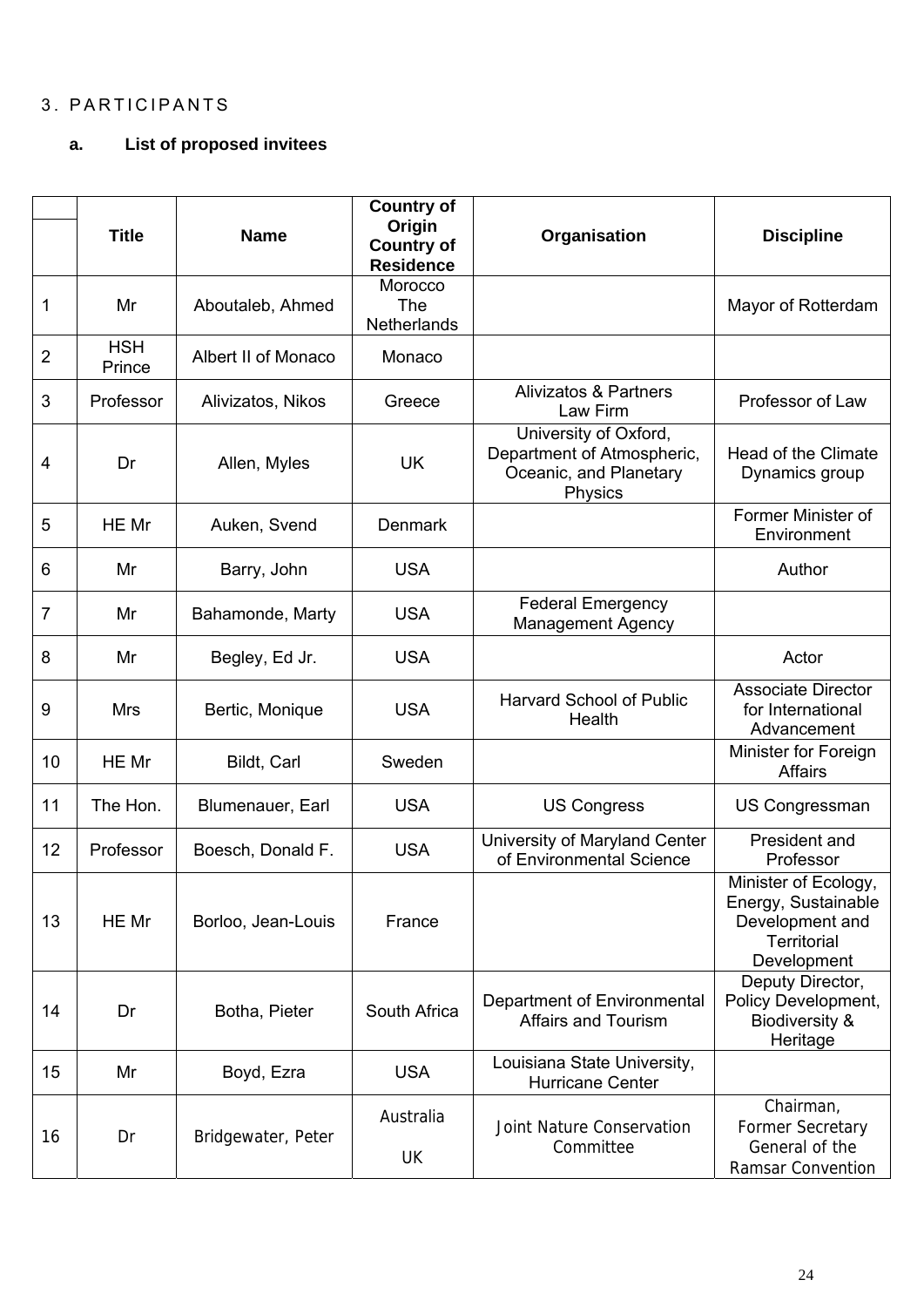| 17 | Dr         | Briscoe, John                     | <b>USA</b>            | Harvard School of Public<br>Health                                             | Professor at the<br>Department for<br>Environmental<br>Health                    |
|----|------------|-----------------------------------|-----------------------|--------------------------------------------------------------------------------|----------------------------------------------------------------------------------|
| 18 | Mr         | Brown, Lester<br>Russell          | <b>USA</b>            | Earth Policy Institute                                                         | President, UN<br><b>Environment Prize</b><br>Winner                              |
| 19 | <b>Mrs</b> | Browner, Carol                    | <b>USA</b>            | Office of Energy and Climate<br><b>Change Policy</b>                           | Assistant to the<br>President for Energy<br>and Climate Change                   |
| 20 | Dr         | Bullard, Robert D.                | <b>USA</b>            | Clark Atlanta University                                                       | Professor, Director<br>of the Environmental<br><b>Justice Resource</b><br>Center |
| 21 | Mr         | Burke, James Lee                  | <b>USA</b>            |                                                                                | Author                                                                           |
| 22 | Professor  | Campanella, Richard               | <b>USA</b>            | Tulane University,<br>Department of Earth and<br><b>Environmental Sciences</b> | <b>Assistant Research</b><br>Professor                                           |
| 23 | The Hon.   | Cao, Anh 'Joseph'                 | Vietnam<br><b>USA</b> | <b>US Congress</b>                                                             | <b>US Congressman</b>                                                            |
| 24 | Ms         | Catris, Sonia                     | Greece<br>Spain       | World in Harmony                                                               | Vice-President                                                                   |
| 25 | Ms         | Cochran, Patricia                 | <b>USA</b>            | Inuit Circumpolar Council<br>(ICC), Alaska                                     | Chair                                                                            |
| 26 | Dr         | Corell, Robert                    | <b>USA</b>            | H. John Heinz III Centre for<br>Science, Economics and the<br>Environment      | Global Change<br>Program Director                                                |
| 27 | Mr         | Danson, Ted                       | <b>USA</b>            |                                                                                | Actor,<br>environmentalist                                                       |
| 28 | Mr         | Darbee, Peter                     | <b>USA</b>            | Pacific Gas and Electric<br>Corporation                                        | Chairman, CEO and<br>President                                                   |
| 29 | <b>Mrs</b> | Dashiell, Pam                     | <b>USA</b>            | Holy Cross Neighbourhood<br>Association                                        | President                                                                        |
| 30 | Mr         | Davis, Mark                       | <b>USA</b>            | Tulane Institute on Water<br>Resources Law & Policy,<br>Tulane Law School      | Director                                                                         |
| 31 | Dr         | Delli Priscoli, Jerome            | <b>USA</b>            | US Army Corps of Engineers'<br>Institute for Water Resources                   | Senior Advisor                                                                   |
| 32 | Professor  | Diamandouros,<br><b>Nikiforos</b> | Greece<br>France      |                                                                                | European<br>Ombudsman                                                            |
| 33 | Professor  | Diamond, Jared                    | <b>USA</b>            | Department of Geography,<br>University of California, Los<br>Angeles (UCLA)    | Professor                                                                        |
| 34 | Professor  | Diaz, Robert                      | <b>USA</b>            | Virginia Institute of Marine<br><b>Sciences</b>                                | Professor                                                                        |
| 35 | HE Mr      | Dimas, Stavros                    | Greece                | European Commission                                                            | Commissioner for<br>the Environment                                              |
| 36 | Dr         | Diyamandoglu, Vasil               | Turkey<br><b>USA</b>  | City College of New York,<br><b>Civil Engineering Department</b>               | Professor                                                                        |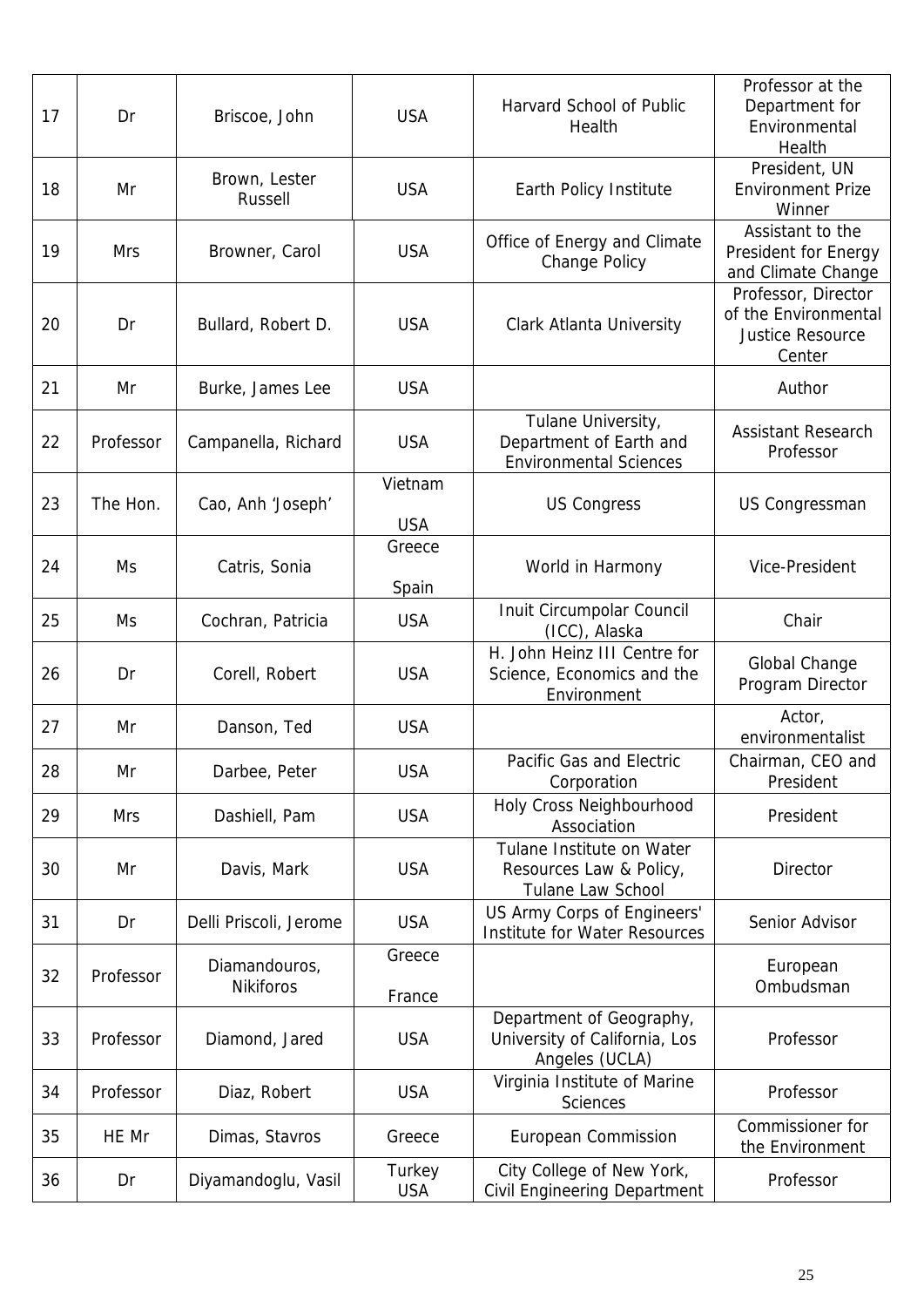| 37 | Dr                     | Dyson, Michael Eric                       | <b>USA</b>        | Georgetown University,<br>Washington                                                                                        | Professor of<br>Sociology, Author                                                          |
|----|------------------------|-------------------------------------------|-------------------|-----------------------------------------------------------------------------------------------------------------------------|--------------------------------------------------------------------------------------------|
| 38 | Professor              | Emanuel, Kerry                            | <b>USA</b>        | Massachusetts Institute of<br>Technology                                                                                    |                                                                                            |
| 39 | <b>His</b><br>Eminence | Metropolitan<br><b>Emmanuel of France</b> | Greece<br>Belgium | <b>Ecumenical Patriarchate</b>                                                                                              | Director of the<br>Liaison Office to the<br>European Union                                 |
| 40 | Mr                     | Fielkow, Arnold                           | <b>USA</b>        | New Orleans City Council                                                                                                    |                                                                                            |
| 41 | Mr                     | Fugate, Craig                             | <b>USA</b>        | Federal Emergency<br>Management Agency (FEMA)                                                                               | <b>Director</b>                                                                            |
| 42 | <b>Mrs</b>             | Galante, Elizabeth                        | <b>USA</b>        | New Orleans Office &<br>Resource Center of Global<br><b>Green USA</b>                                                       | <b>Director</b>                                                                            |
| 43 | Mr                     | Gallas, Walter                            | <b>USA</b>        | <b>National Trust for Historic</b><br>Preservation                                                                          |                                                                                            |
| 44 | Dr                     | Galloway, Gerry                           | <b>USA</b>        | University of Maryland                                                                                                      | Professor, Flood<br>management expert                                                      |
| 45 | Mr                     | Goldmark, Peter                           | <b>USA</b>        | <b>Environmental Defense Fund</b>                                                                                           | Director Climate &<br>Air Program, Former<br>President of the<br>Rockefeller<br>Foundation |
| 46 | Mr                     | Goldsmith, Zac                            | <b>UK</b>         | The Ecologist                                                                                                               | Publisher                                                                                  |
| 47 | Professor<br>Dr        | Gorshkov, Victor<br>Makarieva, Anastassia | Russia            | St Petersburg Nuclear<br>Physics Institute                                                                                  |                                                                                            |
| 48 | Professor              | Gottlieb, Roger S.                        | <b>USA</b>        | Worcester Polytechnic<br>Institute                                                                                          | Professor of<br>Philosophy                                                                 |
| 49 | Mr                     | Graves, Garret                            | <b>USA</b>        | Louisiana Governor's Office of<br><b>Coastal Activities</b>                                                                 | Director                                                                                   |
| 50 | Rabbi                  | Gutow, Steve                              | <b>USA</b>        | Jewish Council for Public<br><b>Affairs</b>                                                                                 | <b>Executive Director</b>                                                                  |
| 51 | Mr                     | Haerlin, Benedikt                         | Germany           | <b>Foundation on Future</b><br>Farming, Save our Seeds                                                                      |                                                                                            |
| 52 | Dr                     | Hansen, James E.                          | <b>USA</b>        | NASA Goddard Institute for<br>Space Studies                                                                                 | <b>Director</b>                                                                            |
| 53 | Professor              | Harriss, Robert                           | <b>USA</b>        | <b>Houston Advanced Research</b><br>Center                                                                                  |                                                                                            |
| 54 | Professor              | Hart, John                                | <b>USA</b>        | Boston University School of<br>Theology                                                                                     | Professor of<br><b>Christian Ethics</b>                                                    |
| 55 | Professor              | Hattingh, Johan P.                        | South Africa      | Stellenbosch University;<br><b>COMEST</b> (The World<br>Commission on the Ethics of<br>Science and Technology of<br>UNESCO) | Professor of<br>Philosophy, Head of<br>the Unit for<br>Environmental<br>Ethics; Member     |
| 56 | Dr                     | Hepburn, Cameron                          | <b>UK</b>         | Smith School of Enterprise<br>and the Environment,<br>University of Oxford                                                  | Deputy Director                                                                            |
| 57 | Mr                     | Hertzberg, Robert                         | <b>USA</b>        | Renewable Capital, LP                                                                                                       | Co-Founder &<br>Principal                                                                  |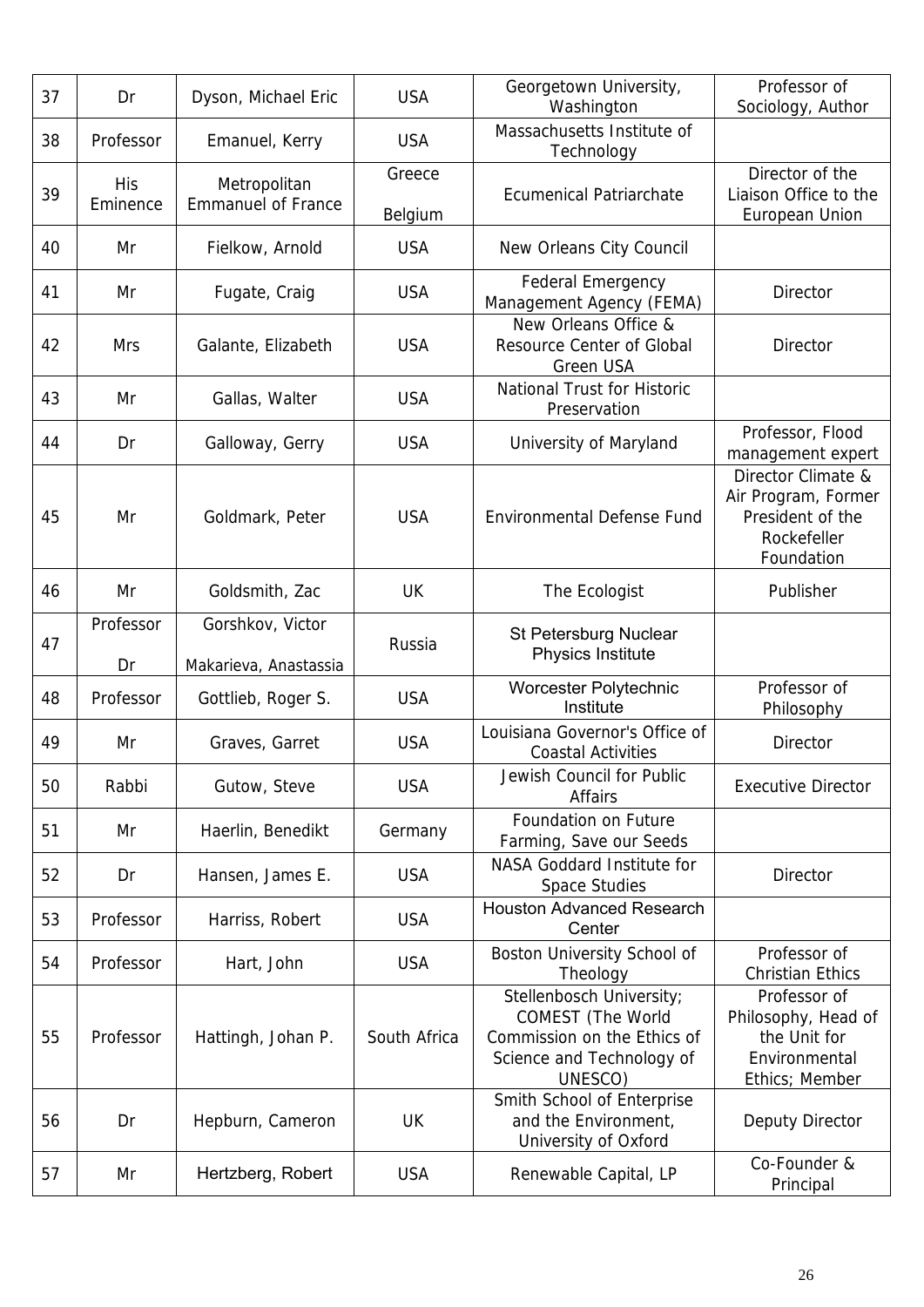| 58 | The Hon.               | Holden, Melvin            | <b>USA</b>           | City of Baton Rouge, Parish<br>of East Baton Rouge                                                  | Mayor-President                                                                              |
|----|------------------------|---------------------------|----------------------|-----------------------------------------------------------------------------------------------------|----------------------------------------------------------------------------------------------|
| 59 | Dr                     | Holzwarth, Fritz          | Germany              | German Federal Ministry for<br>the Environment, Nature<br><b>Conservation and Nuclear</b><br>Safety | Deputy Director<br>General for Water<br>Management                                           |
| 60 | Ms                     | Huffington, Arianna       | Greece<br><b>USA</b> | <b>Huffington Post</b>                                                                              | Founder and author                                                                           |
| 61 | The Revd<br>Dr         | Hunter, Joel Carl         | <b>USA</b>           | Northland Church in Florida                                                                         | Senior Pastor                                                                                |
| 62 | <b>HRH</b><br>Princess | Irene                     | Greece<br>Spain      | World in Harmony                                                                                    | President                                                                                    |
| 63 | The Hon.               | Jackson, Lisa P.          | <b>USA</b>           | <b>US Environmental Protection</b><br>Agency                                                        | Administrator                                                                                |
| 64 | Mr                     | Jensen, Derrick           | <b>USA</b>           |                                                                                                     | Author                                                                                       |
| 65 | Mr                     | Jones, Van                | <b>USA</b>           | Green for All                                                                                       | President                                                                                    |
| 66 | Mr                     | Jun, Ma                   | China                | Institute of Public and<br>Environmental Affairs (IPE)                                              | Director, writer,<br>environmentalist                                                        |
| 67 | Mr and<br><b>Mrs</b>   | Kaplan, Martin S.         | <b>USA</b>           | WilmerHale                                                                                          | Lawyer                                                                                       |
| 68 | Mr                     | Kennedy, Robert F.<br>Jr. | <b>USA</b>           | Pace Environmental Litigation<br>Clinic, Pace University School<br>of Law; Riverkeeper              | Co-Director; Chief<br><b>Prosecuting Attorney</b>                                            |
| 69 | <b>Mrs</b>             | Klein, Naomi              | Canada               |                                                                                                     | Author                                                                                       |
| 70 | Mr                     | Ktistakis, Yannis         | Greece               | <b>Alivizatos &amp; Partners</b><br>Law Firm                                                        | Lawyer                                                                                       |
| 71 | Ms                     | Künast, Renate            | Germany              | Bundestag (German<br>Parliament)                                                                    | Chairman of the<br>parliamentary<br>section of the Green<br>Party (Bündnis<br>90/Die Grünen) |
| 72 | Mr                     | Kunstler, James<br>Howard | <b>USA</b>           |                                                                                                     | Author                                                                                       |
| 73 | The Hon.               | Landrieu, Mitchell        | <b>USA</b>           | Lieutenant-Governor of<br>Louisiana                                                                 |                                                                                              |
| 74 | Dr                     | Landsea, Chris            | <b>USA</b>           | National Hurricane Center<br>(National Weather Service,<br>NOAA)                                    |                                                                                              |
| 75 | Ms                     | Lavery, Sarah             | UK                   | <b>Environment Agency</b>                                                                           | TE2100 Project<br>Manager (Thames<br>River barrier/surge<br>flooding)                        |
| 76 | Professor              | Li, Bai-lian Larry        | <b>USA</b>           | University of California,<br>Riverside                                                              | Professor of Ecology                                                                         |
| 77 | Mr                     | Lund, Ole                 | Norway               | Bugge, Arentz-Hansen &<br>Rasmussen                                                                 | Legal Adviser                                                                                |
| 78 | Lord                   | Malloch Brown, Mark       | UK                   | Ministry of Foreign Affairs                                                                         | <b>Under-Secretary</b>                                                                       |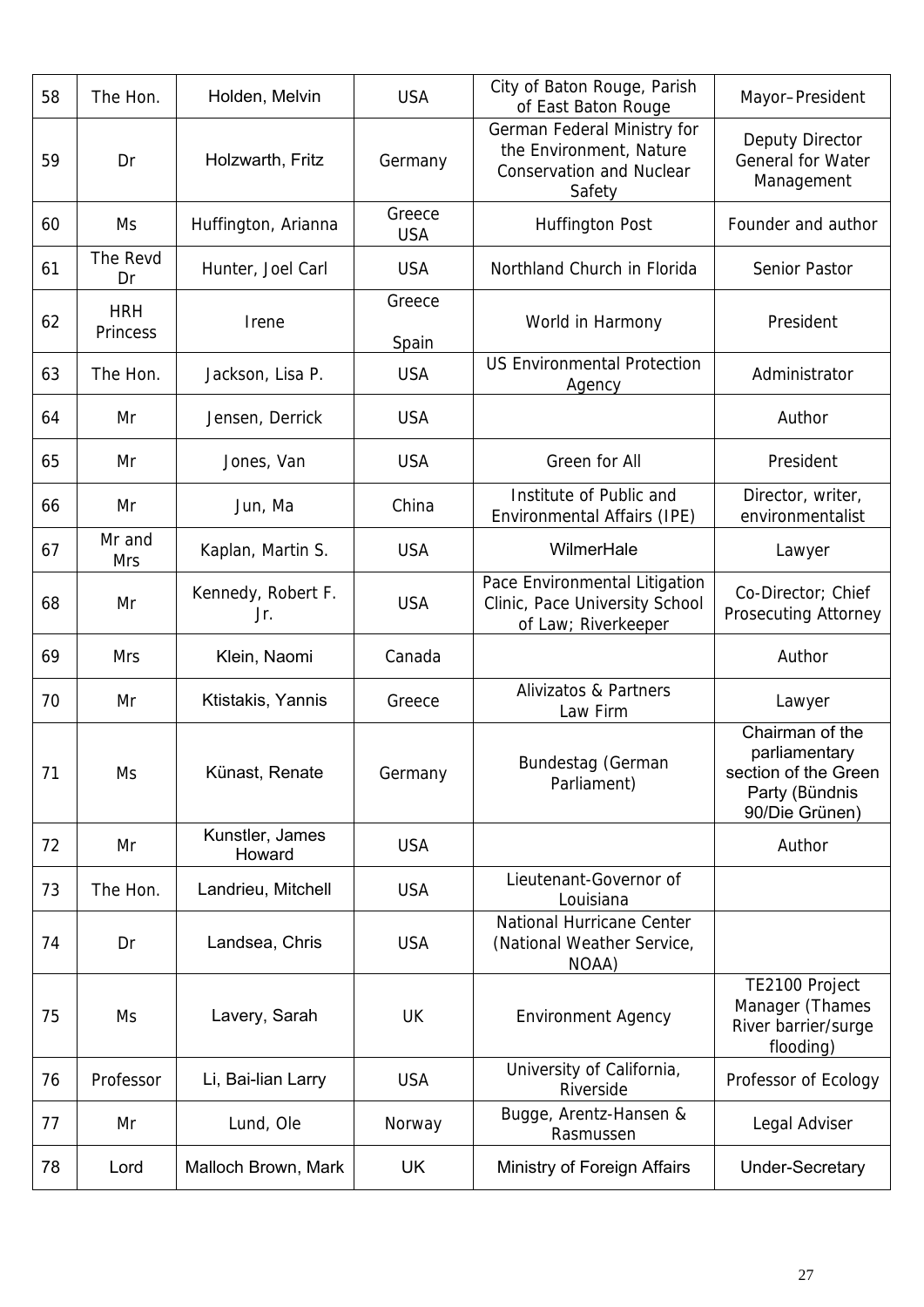| 79 | Ms       | MacDonald, Cynthia                  | <b>USA</b>                  |                                                                                                                                        |                                                                       |
|----|----------|-------------------------------------|-----------------------------|----------------------------------------------------------------------------------------------------------------------------------------|-----------------------------------------------------------------------|
| 80 | Dr       | Mattson, Ingrid                     | <b>USA</b>                  | <b>Islamic Society of North</b><br>America                                                                                             | President                                                             |
| 81 | Mr       | Mayfield, Irvin                     | <b>USA</b>                  |                                                                                                                                        | Musician, Cultural<br>Ambassador of the<br><b>City of New Orleans</b> |
| 82 | Dr       | Mazrui, Ali A.                      | Kenya<br><b>USA</b>         | <b>Institute of Global Cultural</b><br>Studies, Binghamton<br>University, World Congress<br>of Black Intellectuals                     | Director,<br>Vice-President,<br>lecturer                              |
| 83 | Mr       | McCorkell, Don                      | <b>USA</b>                  |                                                                                                                                        | Activist, Filmmaker                                                   |
| 84 | Mr       | McKibben, Bill                      | <b>USA</b>                  |                                                                                                                                        | Author,<br>environmentalist                                           |
| 85 | Prof. Dr | Messner, Dirk                       | Germany                     | German Development<br>Institute                                                                                                        | <b>Director</b>                                                       |
| 86 | Ms       | Milling, Ann                        | <b>USA</b>                  | Women of the Storm                                                                                                                     | Founder                                                               |
| 87 | Mr       | Milling, R. King                    | <b>USA</b>                  | Governor's Advisory<br><b>Commission on Coastal</b><br>Protection, Restoration and<br>Conservation,<br>America's Wetland<br>Foundation | Chairman                                                              |
| 88 | Mr       | Mitchell, Andrew                    | <b>UK</b>                   | <b>Global Canopy Programme</b>                                                                                                         | Founder and director                                                  |
| 89 | Mr       | Murray-Philipson,<br>Hylton         | <b>UK</b>                   | <b>Global Canopy Programme</b>                                                                                                         | Trustee,<br>business person                                           |
| 90 | The Hon. | Nagin, Ray C.                       | <b>USA</b>                  |                                                                                                                                        | Mayor of the City of<br><b>New Orleans</b>                            |
| 91 | HE Mr    | Nasheed, Mohamed                    | <b>Maldives</b>             |                                                                                                                                        | President of the<br>Maldives                                          |
| 92 | The Revd | Nguyen, Vien The                    | Vietnam<br><b>USA</b>       | Mary Queen of Viet Nam<br>Catholic Church, New<br>Orleans                                                                              | Priest                                                                |
| 93 | Mr       | Papalexopoulos,<br><b>Theodoros</b> | Greece                      |                                                                                                                                        | Industrialist                                                         |
| 94 | Mr       | Piazza, Tom                         | <b>USA</b>                  |                                                                                                                                        | Author                                                                |
| 95 | Mr       | Pitt, Brad                          | <b>USA</b>                  |                                                                                                                                        | Actor                                                                 |
| 96 | Dr       | Rabalais, Nancy                     | <b>USA</b>                  | Louisiana Universities Marine<br>Consortium                                                                                            | <b>Executive Director,</b><br>professor                               |
| 97 | Mr       | Rafn, Henrik                        | <b>Denmark</b><br>Greenland | Municipality of Ilulissat,<br>Greenland                                                                                                | <b>Director</b>                                                       |
| 98 | Dr       | Reed, Denise                        | <b>USA</b>                  | University of New Orleans                                                                                                              | Professor                                                             |
| 99 | Mr       | Reiersen, Lars-Otto                 | Norway                      | Arctic Monitoring and<br><b>Assessment Programme</b><br>(AMAP)                                                                         | <b>Executive Secretary</b>                                            |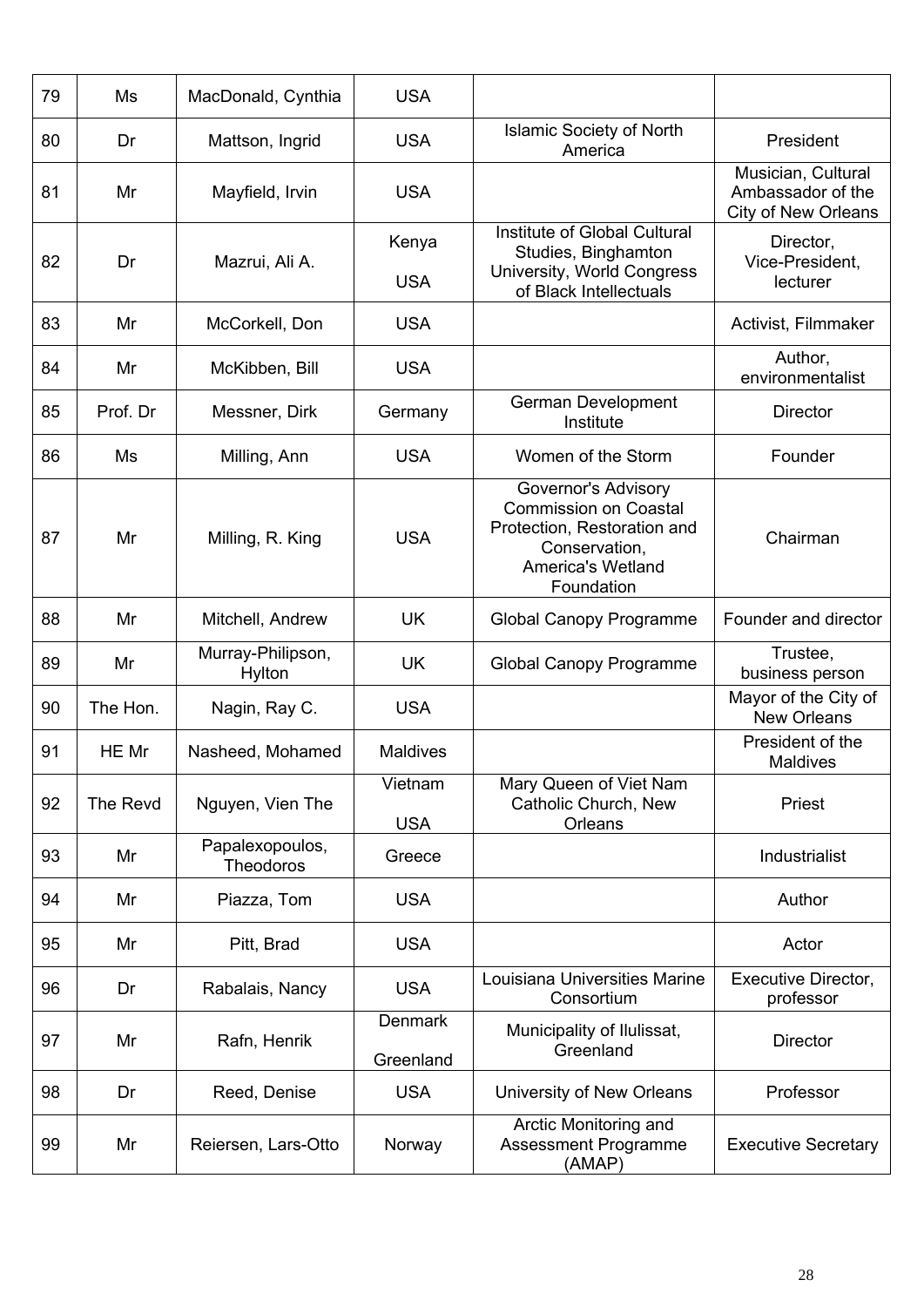| 100 | <b>Mrs</b> | Robinson, Florence             | <b>USA</b>                  |                                                                                 | Activist on chemical<br>issues                                                                       |
|-----|------------|--------------------------------|-----------------------------|---------------------------------------------------------------------------------|------------------------------------------------------------------------------------------------------|
| 101 | Mr         | Rodriguez, Carlos<br>Manuel    | Costa Rica                  | Conservation International,<br><b>Conservation Biodiversity</b><br>Center (CBC) | Regional Vice-<br>President,<br><b>Regional Director for</b><br><b>Mexico and Central</b><br>America |
| 102 | Dr         | Rogers, J. David               | <b>USA</b>                  | Missouri University of<br>Science and Technology                                | Professor of<br>Geological<br>Engineering                                                            |
| 103 | Ms         | Rosenthal, Sandy               | <b>USA</b>                  | Levees.org                                                                      | Founder and<br><b>Director</b>                                                                       |
| 104 | Professor  | Rosing, Minik                  | Greenland<br><b>Denmark</b> | The Commission for<br>Scientific Research in<br>Greenland                       | <b>Earth Sciences</b>                                                                                |
| 105 | Mr         | Rothwell, Phil                 | <b>UK</b>                   | <b>Environment Agency</b>                                                       | <b>Head of Flood Risk</b><br><b>Management Policy</b>                                                |
| 106 | Dr         | Rubiera, José                  | Cuba                        | Instituto de Meteorología<br>Havana, Havana University                          | Director of the<br><b>Cuban National</b><br>Forecasting Centre,<br>Professor                         |
| 107 | HE Mr      | Rudd, Kevin                    | Australia                   |                                                                                 | <b>Prime Minister</b>                                                                                |
| 108 | Professor  | Sachs, Jeffrey                 | <b>USA</b>                  | The Earth Institute, Columbia<br>University                                     | Director, Professor                                                                                  |
| 109 | Dr         | Sachs, Wolfgang                | Germany                     | Wuppertal Institute for<br>Climate, Environment and<br>Energy                   | Senior Research<br>Fellow                                                                            |
| 110 | Ms         | Sarthou, Cynthia               | <b>USA</b>                  | <b>Gulf Restoration Network</b>                                                 | <b>Executive Director</b>                                                                            |
| 111 | Professor  | Schiffrin, Anya                | <b>USA</b>                  | Columbia University, School<br>of International and Public<br>Affairs           | Lecturer; Acting<br>Director of the<br><b>International Media</b><br>& Communications<br>Program     |
| 112 | Dr         | Schmidt, Gavin                 | <b>USA</b>                  | Real Climate,<br><b>NASA Goddard Institute for</b><br>Space Studies, New York   | Founding member,<br>climatologist, climate<br>modeller                                               |
| 113 | Dr         | Schneider, Steven<br>Η.        | <b>USA</b>                  | Stanford University,<br><b>IPCC</b>                                             | Professor                                                                                            |
| 114 | Professor  | Schnellnhuber,<br>Hans Joachim | Germany                     | Potsdam Institute for Climate<br>Impact Research (PIK)                          | <b>Director</b>                                                                                      |
| 115 | Dr         | Serageldin, Ismail             | Egypt                       | <b>Bibliotheca Alexandrina</b>                                                  | <b>Director</b>                                                                                      |
| 116 | <b>Mrs</b> | Sevdali, Maria                 | Greece<br><b>Belgium</b>    | Council of the European<br>Union                                                | <b>General Secretariat</b>                                                                           |
| 117 | Ms         | Shakespeare,<br>Amanda         | <b>UK</b>                   | <b>Wingate Ventures Ltd</b>                                                     | Works in the area of<br>environmental<br>protection                                                  |
| 118 | Mr         | Shearer, Harry                 | <b>USA</b>                  |                                                                                 | Actor, musician,<br>activist                                                                         |
| 119 | Dr         | Shiva, Vandana                 | India                       | Navdanya                                                                        | Physicist,<br>environmental<br>activist, writer                                                      |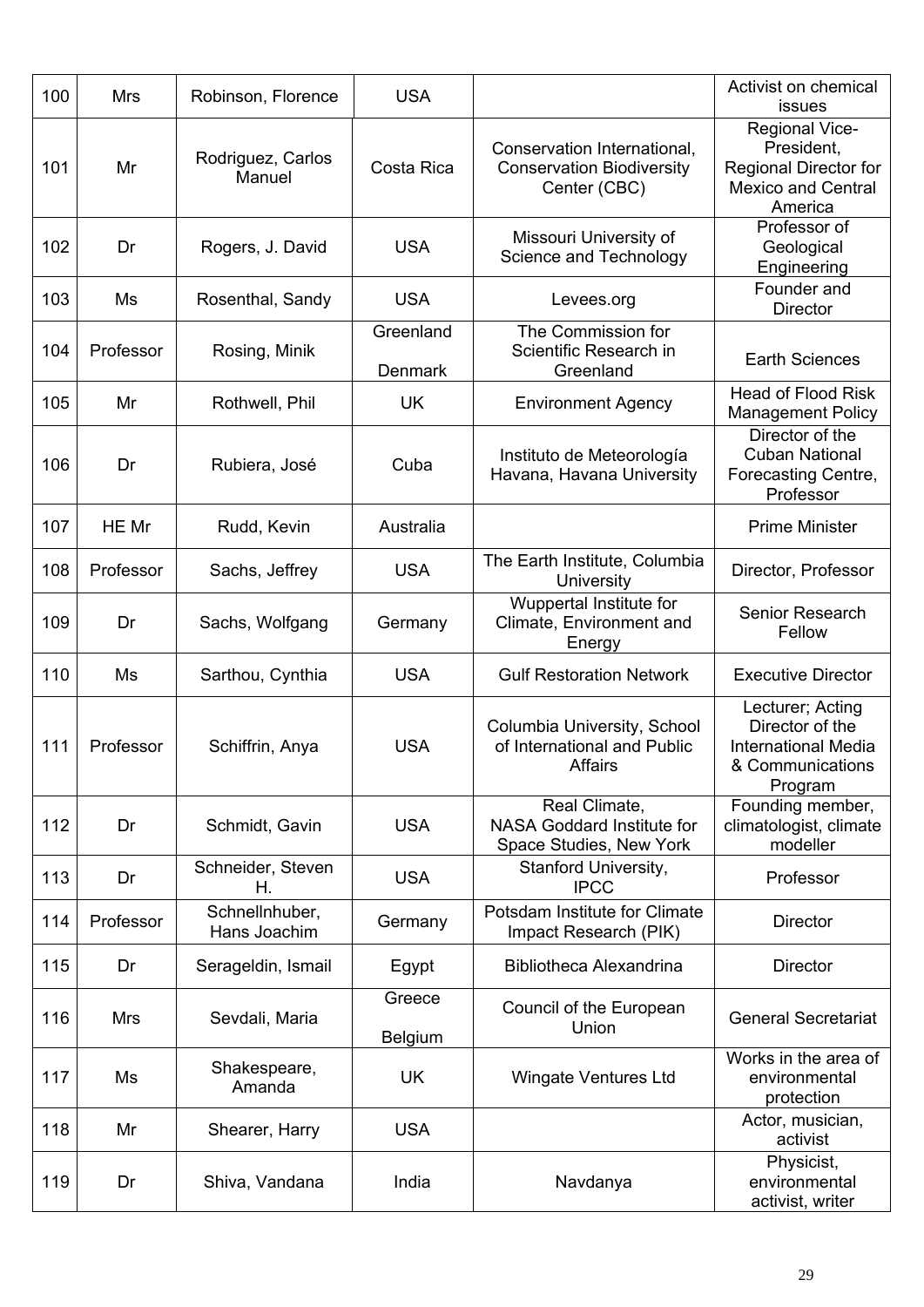| 120 | HE Mr                       | Sioufas, Dimitris           | Greece                    | <b>Hellenic Parliament</b>                                        | President                                                                             |
|-----|-----------------------------|-----------------------------|---------------------------|-------------------------------------------------------------------|---------------------------------------------------------------------------------------|
| 121 | Professor                   | Soyinka, Wole               | Nigeria<br><b>USA</b>     |                                                                   | Writer, poet, Nobel<br><b>Prize for Literature</b>                                    |
| 122 | Professor                   | Speth, James<br>Gustave     | <b>USA</b>                | Yale School of Forestry and<br><b>Environmental Studies</b>       | Dean                                                                                  |
| 123 | <b>Mrs</b>                  | Steenburgen, Mary           | <b>USA</b>                |                                                                   | Actor,<br>environmentalist                                                            |
| 124 | Sir                         | Stern, Nicholas             | <b>UK</b>                 | London School of<br>Economics, LSE Asia<br><b>Research Centre</b> | IG Patel Chair of<br>Economics and<br>Government,<br><b>Director</b>                  |
| 125 | Professor                   | Stiglitz, Joseph            | <b>USA</b>                | <b>Columbia University</b>                                        | Professor, Nobel<br>Prize in Economics                                                |
| 126 | Ms                          | Strand, Karin               | Norway                    | <b>MS Fram</b>                                                    | <b>Chief Purser</b>                                                                   |
| 127 | Ms                          | Subra, Wilma                | <b>USA</b>                | Louisiana Environmental<br><b>Action Network</b>                  |                                                                                       |
| 128 | Mr                          | Sukhdev, Pavan              | India<br><b>UK</b>        | Green Economy Initiative,<br><b>UNEP</b>                          | Study Leader -<br><b>TEEB &amp; Project</b><br>Leader                                 |
| 129 | <b>Mrs</b>                  | Taplin-Chinoy,<br>Shahnaz   | <b>USA</b>                | Shahnaz Taplin-Chinoy and<br>Associates                           | Executive Director,<br>author                                                         |
| 130 | Mr                          | Thornton, James             | <b>UK</b>                 | ClientEarth                                                       | CEO, environmental<br>lawyer                                                          |
| 131 | Mr                          | Tripp, James                | <b>USA</b>                | <b>Environmental Defense Fund</b>                                 | <b>General Counsel</b>                                                                |
| 132 | Lt General                  | Van Antwerp, Robert         | <b>USA</b>                | US Army Corps of Engineers                                        | <b>Chief of Engineers</b>                                                             |
| 133 | Dr                          | Venter, J. Craig            | <b>USA</b>                | J Craig Venter Institute                                          | Director, Geneticist                                                                  |
| 134 | Mr                          | von Uexkull, Jacob          | Sweden<br><b>UK</b>       | World Future Council,<br><b>Right Livelihood Award</b>            | Founder                                                                               |
| 135 | HE Mr                       | Veerman, Cornelis<br>Pieter | <b>The</b><br>Netherlands |                                                                   | Former Minister of<br>Agriculture                                                     |
| 136 | Mr                          | Vourloumis, Panagis         | Greece                    | <b>Hellenic Telecommunications</b><br>Organization (OTE)          | President                                                                             |
| 137 | Professor                   | Vrijling, Han               | The<br><b>Netherlands</b> | Delft University of<br>Technology                                 | Professor                                                                             |
| 138 | <b>Brigadier</b><br>General | Walsh, Michael J.           | <b>USA</b>                | U.S. Army Corps of<br>Engineers, Mississippi River<br>Commission  | President-<br>Designate,<br>commander of the<br>Mississippi Valley<br><b>Division</b> |
| 139 | Mrs                         | Williams, Terry<br>Tempest  | <b>USA</b>                |                                                                   | Author,<br>environmental<br>activist                                                  |
| 140 | Mr                          | Wilson, Dean                | <b>USA</b>                |                                                                   | Environmentalist                                                                      |
| 141 | Mr                          | Wohlson, Brian              | <b>USA</b>                |                                                                   |                                                                                       |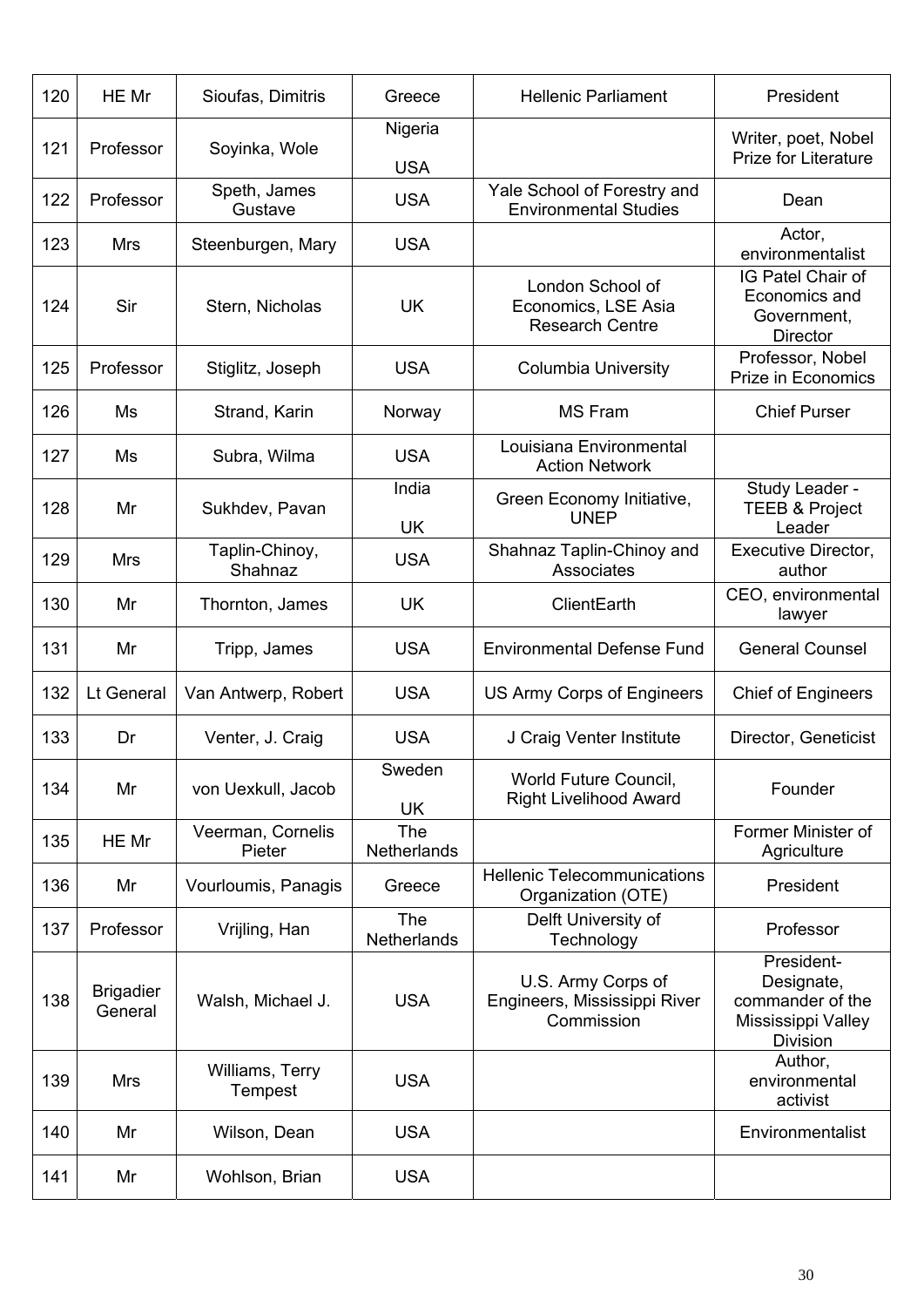| 142 | Professor | Wolf, Aaron     | USA | Oregon State University,<br>Dept. of Geosciences                      | Professor (Water<br>Policy & Planning) |
|-----|-----------|-----------------|-----|-----------------------------------------------------------------------|----------------------------------------|
| 143 | Dr        | Wright, Beverly | USA | Deep South Center for<br>Environmental Justice, Dillard<br>University | <b>Executive Director</b>              |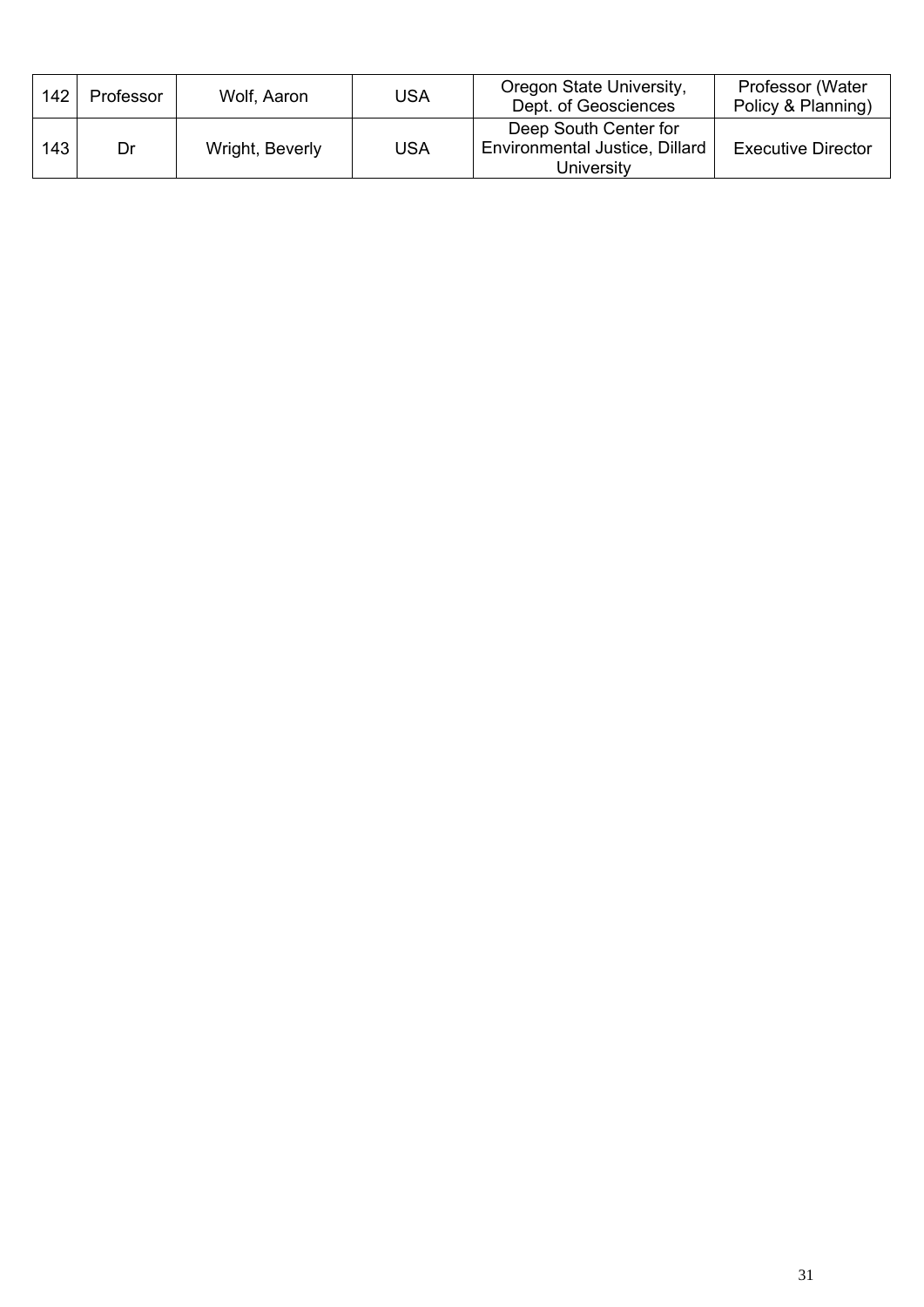|                | <b>Title</b> | <b>Last Name</b> | <b>First Name</b> | Organisation                          | <b>Discipline</b>                                                                    |
|----------------|--------------|------------------|-------------------|---------------------------------------|--------------------------------------------------------------------------------------|
| 1              | Mr           | Abranches        | Sergio            | CBN all news radio<br>network, Brazil | Journalist                                                                           |
| $\overline{2}$ | Ms           | Aquilino         | Giada             | Vatican Radio                         | Journalist                                                                           |
| 3              | Ms           | Bakogianni       | Katerina          | ERT NET, Greece                       | Journalist, TV<br>presenter                                                          |
| 4              | Ms           | <b>Becatoros</b> | Elena             | AP                                    | Journalist                                                                           |
| 5              | Mr           | <b>Bhagat</b>    | Simit             | Business Eye,<br>Nigeria              | Journalist                                                                           |
| 6              | <b>Mrs</b>   | <b>Butt</b>      | Riazat            | The Guardian, UK                      | <b>Religious Affairs</b><br>Correspondent                                            |
| $\overline{7}$ | <b>Mrs</b>   | David            | Laurie            |                                       | Environmentalist,<br>Film Producer                                                   |
| 8              | Mr           | Di Cesare        | Loreto            | <b>TV Vatican</b>                     | Journalist                                                                           |
| 9              | Mr           | Debs             | Jacques           |                                       | Journalist                                                                           |
| 10             | Mr           | Doyle            | Alister           | <b>Reuters</b>                        | Environmental<br>correspondent                                                       |
| 11             | Mr           | Georgiou         | Mark              | <b>BBC News</b>                       | Journalist, Senior<br>Producer                                                       |
| 12             | <b>Mrs</b>   | Grefe            | Christiane        | Die Zeit, Germany                     | Journalist and<br>Author                                                             |
| 13             | Mr           | Harrabin         | Roger             | <b>BBC News</b>                       | <b>Environment Analyst</b>                                                           |
| 14             | <b>Mrs</b>   | Hilton           | Isabel            |                                       | Journalist, Sinologist                                                               |
| 15             | <b>Mrs</b>   | Hope             | Kerin             | Financial Times,<br>Athens            | Correspondent                                                                        |
| 16             | Mr           | Howden           | Daniel            | The Independent                       | Africa<br>Correspondent                                                              |
| 17             | Ms           | Huffington       | Arianna           | The Huffington Post                   | Co-founder,<br>Editor-in-chief                                                       |
| 18             | Mr           | Lean             | Geoffrey          | The Independent                       | Environment<br>Correspondent                                                         |
| 19             | Father       | Lombardi         | Federico          | Vatican Press Office                  | <b>Director</b>                                                                      |
| 20             | Mr           | Manginas         | <b>Nikolaos</b>   |                                       | Photographer of His<br><b>All Holiness</b><br>Ecumenical<br>Patriarch<br>Bartholomew |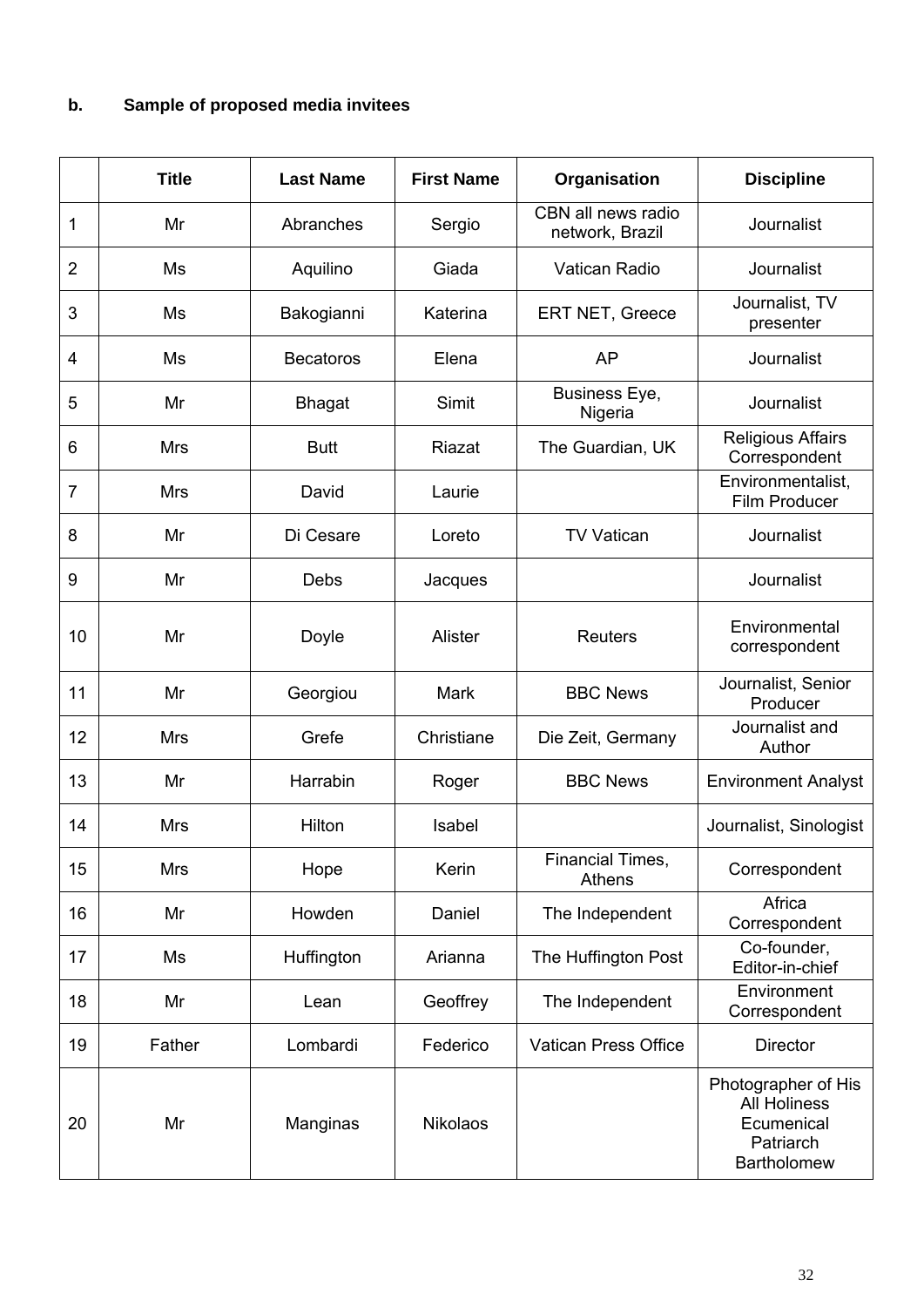| 21 | Mr  | <b>Moyers</b> | <b>Bill</b>     |                                                         | Journalist                                                |
|----|-----|---------------|-----------------|---------------------------------------------------------|-----------------------------------------------------------|
| 22 | Mr  | Painter       | James           | <b>BBC World Service</b>                                | Executive editor for<br>the Americas and<br>Europe region |
| 23 | Mr  | Papachristou  | <b>Nikolaos</b> | Kathimerini; SKAI,<br>Greece                            | Journalist                                                |
| 24 | Mr  | Pechlivanidis | Chronis         | <b>ERT NET, Greece</b>                                  | Journalist                                                |
| 25 | Mr  | Pigott        | Robert          | <b>BBC News</b>                                         | <b>Religious Affairs</b><br>Correspondent                 |
| 26 | Mr  | Poulidis      | Christos        | Journal 'Oxygen'                                        | Photographer                                              |
| 27 | Mr  | Poulidis      | Antonis         | Journal 'Oxygen'                                        | Journalist                                                |
| 28 | Mr  | Quinn         | Patrick         | <b>AP</b>                                               | Journalist                                                |
| 29 | Mr  | Rekacewicz    | Philippe        | Le Monde<br>Diplomatique                                | Journalist                                                |
| 30 | Mr  | <b>Revkin</b> | Andrew          | <b>New York Times</b>                                   | Journalist                                                |
| 31 | Mr  | Semenitari    | Ibim            | Times of India                                          | Journalist                                                |
| 32 | Mr  | Severino      | Howie           | Editor in chief of<br><b>GMA</b> website<br>Philippines | Journalist                                                |
| 33 | Mr  | Shukman       | David           | <b>BBC News</b>                                         | <b>Environment and</b><br>Science<br>Correspondent        |
| 34 | Mr  | Smith         | <b>Hedrick</b>  |                                                         | Journalist and<br>author                                  |
| 35 | Mrs | Tsokli        | Maya            | ERT NET, Greece                                         | Journalist                                                |
| 36 | Mr  | Varney        | Oliver          | Al Jazeera English                                      | <b>Deputy News Editor</b>                                 |
| 37 | Mr  | Vidal         | John            | The Guardian, UK                                        | Environmental<br>Editor                                   |
| 38 | Ms  | Vourloumi     | Eirini          |                                                         | Journalist                                                |
| 39 | Mr  | Woodard       | Colin           | <b>Christian Science</b><br>Monitor, USA                | Journalist                                                |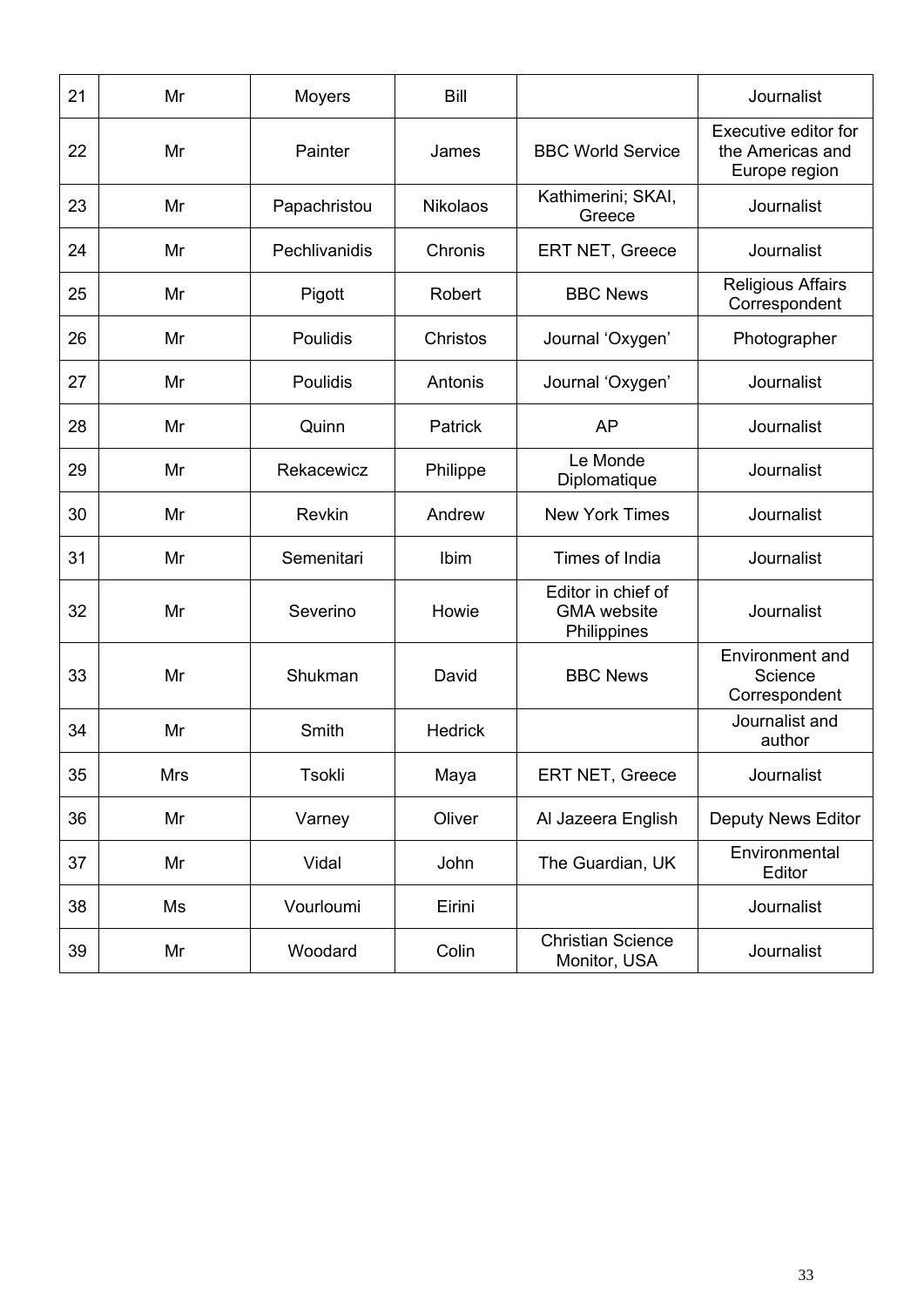**c. Sample of participants from 53 nations who have attended the previous seven symposia**

| Name                                | <b>Country</b>        | <b>Position</b>                       | Institution                                                                                                                         |
|-------------------------------------|-----------------------|---------------------------------------|-------------------------------------------------------------------------------------------------------------------------------------|
| <b>HH Prince Sadruddin AGA KHAN</b> | <b>UN</b>             | President                             | Bellerive Foundation                                                                                                                |
| His Beatitude ANASTASIOS            | Albania               | Archbishop                            | Tirana and all Albania                                                                                                              |
| Mr Svend AUKEN                      | Denmark               | Former<br><b>Minister</b>             | Ministry of Environment and Energy                                                                                                  |
| Professor David J. BELLAMY          | UK                    | Founder and<br>Director               | The Conservation Foundation<br><b>Media Personality</b>                                                                             |
| Ms Ritt BJERREGAARD                 | <b>Denmark</b>        | ΕU<br>Commissioner                    | <b>Environment and Nuclear Safety,</b><br>European Commission                                                                       |
| Dr Philippe BOURDEAU                | France                | President                             | Institute for Environmental<br>Management and Land Use<br>Planning, University of Brussels                                          |
| Dr Hans BLIX                        | Sweden                | Former<br>President<br>Head           | <b>World Federation of United Nations</b><br>Association<br>United Nations Monitoring,<br>Verification and Inspection<br>Commission |
| <b>Dr Erhard BUSEK</b>              | Austria               | Former<br>Chancellor of<br>Austria    |                                                                                                                                     |
| Professor Terry V. CALLAGHAN        | UK                    | <b>Member</b>                         | <b>United Nations Environment</b><br>Programme's experts panel on<br>stratospheric ozone depletion                                  |
| <b>Sir Richard Chartres</b>         | UK                    | Bishop of<br>_ondon                   | <b>ADD</b>                                                                                                                          |
| <b>HE Reis-ul-Ulama CERIC</b>       | Bosnia<br>Herzegovina | Head                                  | The Islamic Community in<br>Bosnia & Herzegovina                                                                                    |
| Mrs Patricia COCHRAN                | Alaska                | Chair                                 | Inuit Circumpolar Council                                                                                                           |
| Mr Nuri COLAKOGLOU                  | Turkey                | <b>Chief Executive NTV Television</b> |                                                                                                                                     |
| Dr Robert CORELL                    | <b>USA</b>            | Chair                                 | Arctic Climate Impact Assessment,<br>Institution of Oceanography,<br>University of Washington                                       |
| Mrs Birgitta DAHL                   | Sweden                | Speaker                               | <b>Swedish Parliament</b>                                                                                                           |
| <b>HE DEMETRIOS</b>                 | <b>USA</b>            |                                       | <b>Archbishop of America</b>                                                                                                        |
| Ms Elizabeth DOWDESWELL             | Canada                | Educational<br>Consultant             | Visiting Professor, University of<br>Toronto<br>Former Exec. Director, UNEP                                                         |
| Count Dr Karl DRASKOVICH            | Austria               | <b>Board Member</b>                   | Wildlife Research Institute, Vienna                                                                                                 |
| Dr Hans-Peter DUERR                 | Germany               |                                       | Max-Planck Institute for Physics<br>and Astrophysics,<br>Nobel Peace Prize 1995                                                     |
| Dr Sylvia EARLE                     | <b>USA</b>            | Founder                               | Deep Ocean Engineering Inc.                                                                                                         |
| Dr Massoumeh EBTAKAR                | Iran                  | Vice-President                        | Ministry of Environment<br>Former MinisterFirst woman Vice President<br>appointed by President Seyyed<br>Mohammad Khatami           |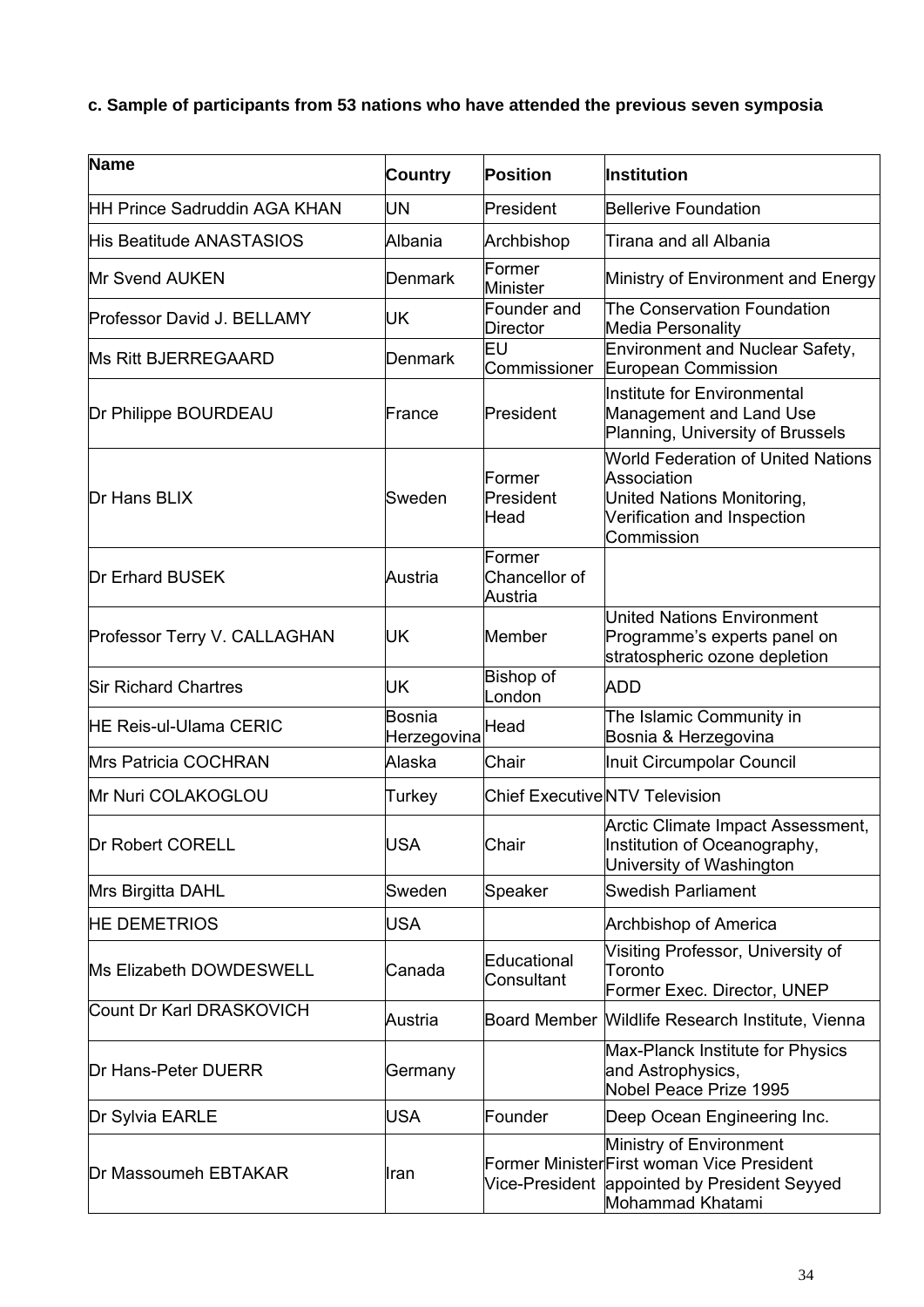| Mr Stefan EDMAN                                     | Sweden            | Environmental<br>adviser                           | to the former Swedish Prime<br>Minister Goran Persson                                                                      |
|-----------------------------------------------------|-------------------|----------------------------------------------------|----------------------------------------------------------------------------------------------------------------------------|
| <b>Professor Paul EHRLICH</b>                       | <b>USA</b>        | Professor of<br>Population<br>Studies              | Department of Biological Sciences,<br><b>Stanford University</b>                                                           |
| <b>Professor Ole ESPERSEN</b>                       | Denmark           | Commissioner<br>of Justice                         | Council of the Baltic Sea States<br>Former Minister (CBSS) on Democratic Institutions<br>and Human Rights                  |
| <b>HE Cardinal R. ETCHEGARAY</b>                    | Vatican           | President                                          | Pontifical Council for Justice and<br>Peace                                                                                |
| Mrs Kristalina GEORGIEVA                            | Russia            | <b>Director</b>                                    | <b>World Bank</b>                                                                                                          |
| Mr Misha GLENNY                                     | UK                | Journalist and<br>Author                           |                                                                                                                            |
| Dr Victor G. GORSHKOV<br>Dr Anastassia MAKARIEVA    | Russia            | <b>Theoretical</b><br>Physicists and<br>Ecologists | St Petersburg                                                                                                              |
| Dr John GRIM<br><b>Professor Mary Evelyn TUCKER</b> | <b>USA</b>        | Professors of<br>Religion                          | <b>Yale University</b>                                                                                                     |
| Mr Edward GOLDSMITH                                 | UK                | Founder and<br>Editor                              | The Ecologist                                                                                                              |
| <b>HE Mr Pekka HAAVISTO</b>                         | Finland           | <b>Former Minister</b><br>of the<br>Environment    | <b>UNEP/UNCHS Balkans Taskforce</b>                                                                                        |
| <b>HE Karl HAMMAR</b>                               | Sweden            | Archbishop                                         | Uppsala                                                                                                                    |
| Ms Tatiana HEMA                                     | Albania           | Deputy Minister Environment                        |                                                                                                                            |
| Mrs Aleqa HAMMOND                                   | Greenland         | Minister                                           | <b>Foreign Affairs and Finances</b>                                                                                        |
| Dr Luc HOFFMANN-LAROCHE                             | Switzerland       |                                                    | Hoffmann - Laroche<br>Pharmaceuticals                                                                                      |
| Sir John HOUGHTON                                   | UK                | Chairman<br><b>Member</b>                          | Royal Commission on<br>Environmental Pollution: UK Govt.<br>Panel on Sustainable Development                               |
| <b>HRH Princess IRENE</b>                           | Greece /<br>Spain | <b>Director</b>                                    | World in Harmony, Madrid<br>Sister of Queen Sophia of Spain                                                                |
| Mr Zoltan ILLES                                     | Hungary           | Chemical - Bio<br>engineer                         | Committee for Environmental<br>Protection, Hungarian Parliament                                                            |
| HE Mrs Annel JÄÄTTEENMÄKI                           | Finland           | <b>Prime Minister</b>                              |                                                                                                                            |
| Metropolitan KALLISTOS of Diokleia                  | <b>UK</b>         | Vice-President                                     | Fellowship of St Alban & St Sergius                                                                                        |
| Professor Izmail KANTARDGI                          | Russia            | Head of<br>Research<br><b>Division</b>             | Department of Environmental<br><b>Engineering and Safety, Moscow</b><br><b>State University of Technology</b>              |
| <b>HE Walter Cardinal KASPER</b>                    | Germany           | President                                          | Pontifical Council for the Promotion<br>of Christian Unity                                                                 |
| Mr Rahmi KOÇ                                        | Turkey            | Chairman                                           | Koç Holding & TURMEPA                                                                                                      |
| Mr Pekka KORPINEN                                   | Finland           | Deputy Mayor                                       | City of Helsinki                                                                                                           |
| Mr Satish KUMAR                                     | UK                | Editor<br>Director                                 | Resurgence magazine<br><b>Schumacher College</b>                                                                           |
| Dr Jinwol Young Ho LEE                              | Korea             | <b>Member</b><br>Dean                              | <b>Presidential Committee on</b><br>Sustainable Development, Korea<br>of Religious Affairs, Dongguk<br>University of Korea |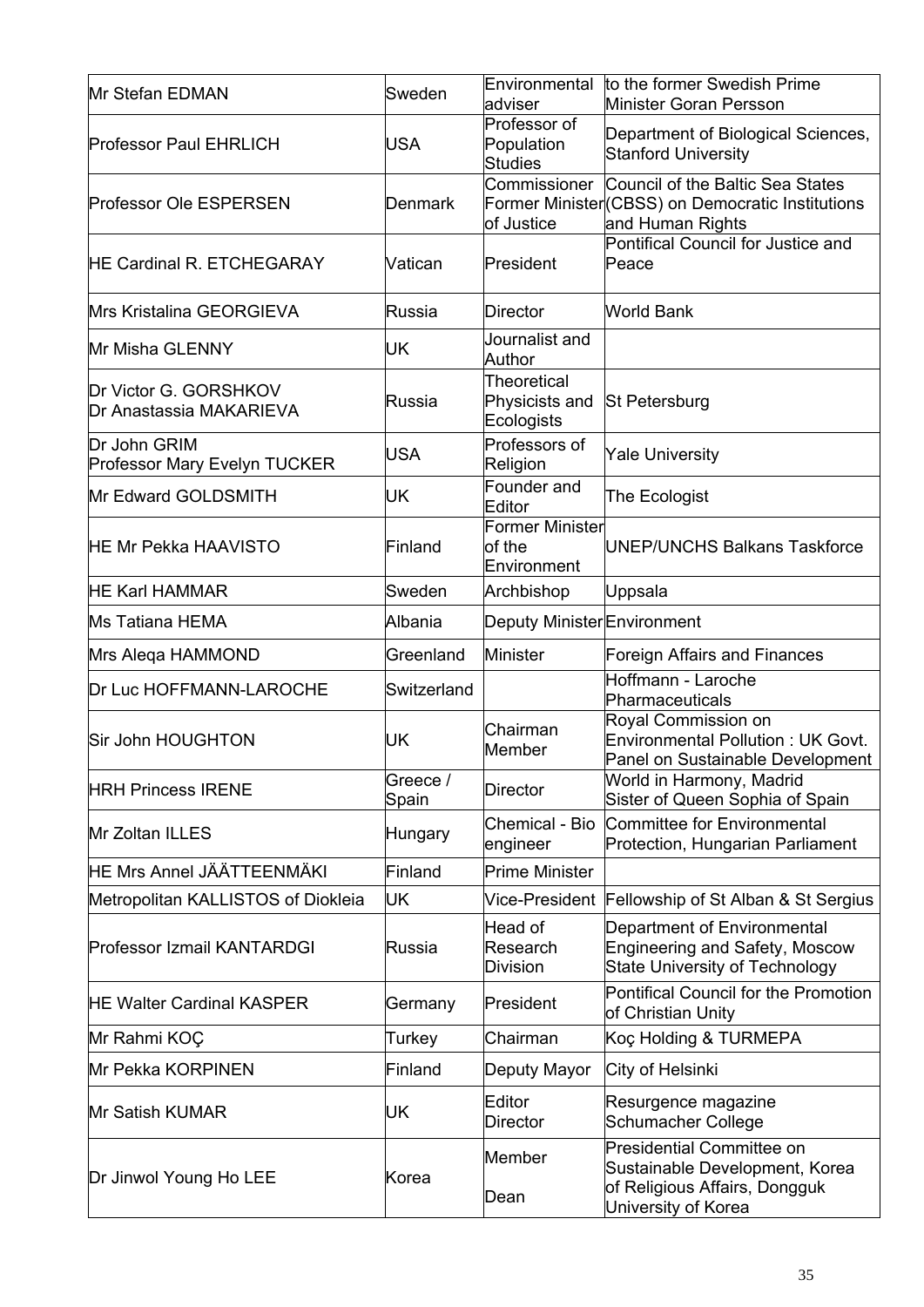| Mr Georges LEMOPOULOS                         | Greece          | Secretary                      | Deputy General World Council of Churches                                                                                                              |
|-----------------------------------------------|-----------------|--------------------------------|-------------------------------------------------------------------------------------------------------------------------------------------------------|
| Mr Johannes LINN                              | UN              | Vice President World Bank      |                                                                                                                                                       |
| Prof. Jane LUBCHENKO                          | <b>USA</b>      | Professor                      | <b>Oregon University</b>                                                                                                                              |
| Mr John LYRAS                                 | Greece          | Former<br>President            | Union of Greek Ship-owners<br><b>EC Shipowners' Association</b>                                                                                       |
| Lord Mark MALLOCH BROWN                       | UK              | Under-<br>Secretary            | of Foreign Affairs, UK                                                                                                                                |
| <b>HE Ms. Evdokia MANEVA</b>                  | <b>Bulgaria</b> | Minister                       | Ministry for the Environment                                                                                                                          |
| Mrs Kiyoko MATSUBARA                          | Japan           |                                | Victim and survivor of the Hiroshima<br>atomic bomb, 1,5 km away from the<br>hypocentre                                                               |
| Ambassador Don MILLS                          | Jamaica         | Member<br>Former<br>President  | Jamaica Council on Ocean and<br><b>Coastal Zone Management</b><br>The UN Security Council                                                             |
| Dr Antonio Donato NOBRE                       | <b>Brazil</b>   | <b>Senior Scientist</b>        | National Institute for Amazonian<br>Research, INPA                                                                                                    |
| Mr Carl POPE                                  | <b>USA</b>      | Executive<br><b>Director</b>   | Sierra Club                                                                                                                                           |
| HSH RADU, Prince of Hohenzollern-<br>Veringen | Romania         | Special<br>Representative      | Government of Romania<br><b>Husband of HRH Princess</b><br>Margarita of Romania                                                                       |
| Mr Edi RAMA                                   | Albania         | Mayor                          | City of Tirana                                                                                                                                        |
| Professor Minik T. ROSING                     | Denmark         |                                | University of Copenhagen, has<br>identified the earliest traces of life<br>on earth in rocks from West<br>Greenland more than 37 million<br>vears old |
| HE Mr Arnold RÜÜTEL                           | Estonia         | President                      | Republic of Estonia                                                                                                                                   |
| Dr Vandana SHIVA                              | India           | <b>Director</b>                | Research Foundation for Science,<br><b>Technology and Natural Resource</b><br>Policy, Dehra Dun                                                       |
| Mrs Marina SILVA                              | Brazil          | <b>Minister</b>                | Ministry of Environment, Brazil                                                                                                                       |
| HM King Simeon Saxe-Coburg Gotha              | <b>Bulgaria</b> | <b>Prime Minister</b>          |                                                                                                                                                       |
| Dr L.M. SINGHVI                               | India           | Indian High<br>Commissioner    | Court of St James, UK                                                                                                                                 |
| Mr Rene-Samuel SIRAT                          | France          | <b>Chief Rabbi</b>             | Jewish Central Consistory of France                                                                                                                   |
| Dr Alfred Rupert SHELDRAKE                    | UΚ              | <b>Biologist and</b><br>Author | <b>Fellow, Institute of Noetic Sciences</b>                                                                                                           |
| Dr Wolfgang STALZER                           | Austria         | President                      | International Commission for the<br><b>Protection of the Danube River</b>                                                                             |
| Ambassador Ivan STANCIOFF                     | <b>Bulgaria</b> | <b>Minister</b>                | Former Foreign Republic of Bulgaria<br>Policy Adviser                                                                                                 |
| Professor Dr David SUZUKI                     | Canada          | Professor of<br>Zoology        | University of British Columbia<br>Media Personality                                                                                                   |
| Mr John TAVENER                               | UK              | Composer                       |                                                                                                                                                       |